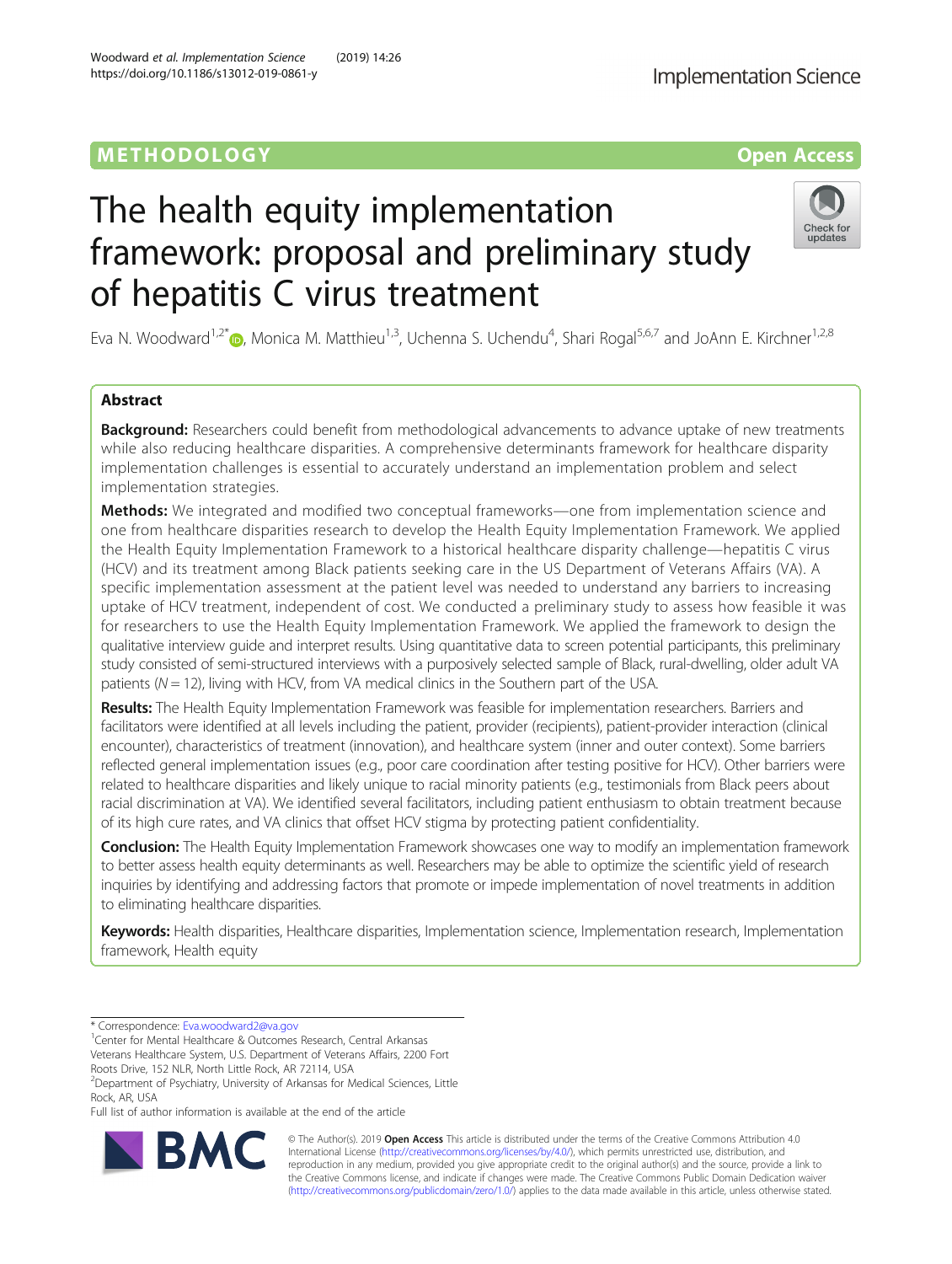# Background

Implementation scientists have made much progress in advancing the study and uptake of innovations (e.g., treatments, programs) into clinical care  $[1-4]$  $[1-4]$  $[1-4]$  $[1-4]$ . Implementation research has benefitted from comprehensive reviews of implementation theories and conceptual frameworks [\[5,](#page-15-0) [6](#page-15-0)], research designs that are well-suited for implementation research [[7](#page-15-0)–[9\]](#page-15-0), more rigorous selection of measures [[10](#page-15-0)–[12](#page-15-0)], and precise terminology for its tools [\[13](#page-15-0), [14\]](#page-15-0). Yet, the application or utilization of implementation science has not been universally applied across all populations and care systems.

Disparities in healthcare are still a concern in the USA [[15](#page-15-0)–[17](#page-15-0)]. Healthcare disparities are significant differences in access, quality, or outcomes of healthcare between groups not due to selection bias [[18](#page-15-0), [19\]](#page-15-0). The group suffering from the disparity is considered vulnerable by proxy of a defining feature (e.g., low income, race, gender) that has led to societal discrimination and stress [[17\]](#page-15-0). As examples of these disparities, a US national report found that poor and low-income households have worse care than high-income households [\[20](#page-15-0)]. This report also indicated that overall quality of care varied by geographic region in which a person resided, with some people having lower quality of care based on where they lived [\[20](#page-15-0)]. In the US Department of Veterans Affairs (VA), VA patients with mental health conditions and those of lower socioeconomic status had significantly poorer health outcomes than those who did not have mental health conditions or higher socioeconomic status [[21\]](#page-15-0). As a final example of health outcome disparities, in 2013, cardiovascular disease, HIV, and diabetes rates were significantly higher among people of color than white individuals [\[22](#page-15-0)]. Implementation researchers could benefit from further methodological advancements to integrate implementation science methods and health disparities methods with the goal to advance health equity for all. Health equity includes fair access to opportunities for optimal health and well-being.

Implementation scientists have started to recognize healthcare disparities as a special case of implementation failure. Researchers have applied implementation science to study healthcare disparities, across topics and settings such as obesity [\[23](#page-15-0)], mental illness [[24](#page-15-0), [25\]](#page-15-0), and primary care services [\[26](#page-15-0)]. The US AcademyHealth 9th, 10th, and 11th Annual Conferences on the Science of Dissemination and Implementation in Health highlighted tracks focused on health equity. There is an entire literature on culturally tailored or adapted interventions, and this topic is important in implementation science [[27\]](#page-15-0). The literature on cultural adaptations to interventions is generally restricted to how patient-facing or consumerfacing components of an innovation might change as a result of specific needs for a vulnerable population.

There is increasing emphasis on adapting implementation strategies as well. However, there lacks an implementation framework that explicitly addresses health equity determinants to identify and describe some of the adaptations to be made to implementation strategies. Recent work described how health equity researchers might use any implementation framework to identify or understand disparities, or create disparity reducing interventions with targets beyond patient levels. This effort generated a decision tree of effectiveness and/or implementation trial designs for equity researchers to use to expedite the research-to-practice timeline [\[28\]](#page-15-0). Overall, the field has learned more about applying existing implementation science evaluation [\[23\]](#page-15-0) to research with vulnerable populations and also gained knowledge about what implementation processes and strategies may be beneficial for specific groups with certain health conditions. Despite recent methodological advances and emphasis on addressing health equity through implementation science [[28](#page-15-0)], there is no determinants framework that clearly incorporates health equity factors into implementation science. As the next step, a chapter in the most recent edition of Brownson and colleagues' book on implementation research in health suggested that implementation "models might be modified for application among specific racial/ethnic minorities and other vulnerable populations." [\[29\]](#page-15-0). A comprehensive determinants framework for healthcare disparity implementation challenges is essential to accurately understand an implementation problem and select implementation strategies [[5\]](#page-15-0).

A conceptual framework that can explain factors related to uptake of an innovation and disparities in healthcare is critically needed, would propel health equity research forward, and may improve outcomes for vulnerable populations. Although theories that account for individual and environmental factors contributing to health disparities have been applied to health services research [\[30,](#page-15-0) [31](#page-15-0)], these have not included implementation factors. Within implementation research, there is a large repertoire of existing implementation frameworks [[6\]](#page-15-0). Some of these frameworks have the capacity to capture certain health equity determinants. For example, within the Theoretical Domains Framework (version 2) [[32\]](#page-15-0), provider knowledge, skills (including competence), social identity, and social influence are just a few of the constructs in which health equity determinants could be embedded. Yet, none of them explicitly focus on or mention health equity. As an example, provider knowledge about a mental health intervention is crucial, and knowledge that mental health is perceived with more stigma within the Latino/a community [\[33\]](#page-16-0) is equally important in how intervention marketing may be adapted to Latino/a patients. As another example, the construct of power between provider and patient may be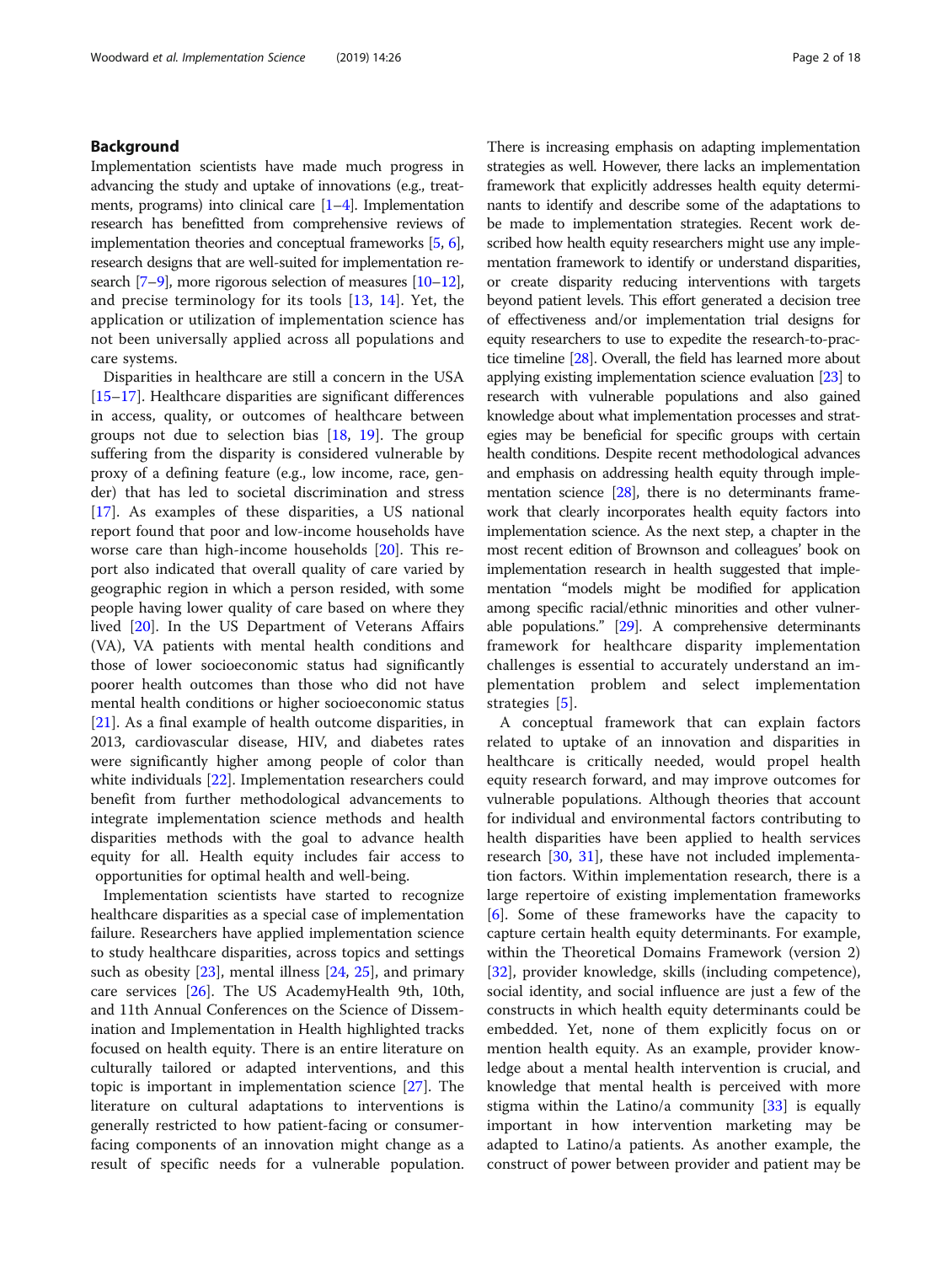assessed because this is an obvious power differential in most healthcare settings. But, the construct of power as exercised in US history of white individuals toward people of color may not be identified through formal implementation assessments in a clinic serving people of color despite the inevitability that racialized power will affect a clinical encounter, how a patient of color perceives other recipients (e.g., clerks), or how the clinic structures, policies, and processes (inner context, local level) operate. There are considerably more examples of how implementation frameworks fall short of assessing health equity determinants. Essentially, because of a lack of explicit focus on health equity in existing implementation frameworks, implementation assessments are unlikely to yield any identification or fruitful information about health equity determinants. Therefore, implementation strategies or interventions cannot be adapted or tailored to address these concerns and thus, it is unlikely health equity is being promoted even if implementation is successful. Indeed, drawing from the field of intervention and public health research, if one applies a set of frameworks, methods, interventions, and measures designed for a general population to a vulnerable population, existing disparities are likely to be maintained or even widened [[27](#page-15-0), [34](#page-16-0)]. Therefore, using two widely accepted conceptual frameworks—one from implementation science [[18](#page-15-0)] and one from healthcare disparities [\[35\]](#page-16-0)—we propose and apply the Health Equity Implementation Framework to assess its feasibility. The Health Equity Implementation Framework presented here is one example of how existing implementation frameworks can be modified for research on vulnerable populations [\[29\]](#page-15-0).

# Proposal of the health equity implementation framework Implementation science framework: i-PARIHS

The implementation science framework that we modified is a determinants framework [\[5](#page-15-0)] and specifies factors relevant to increase uptake of an innovation in healthcare: Integrated-Promoting Action on Research Implementation in Health Services [i-PARIHS; 35]. The i-PARIHS framework explains three levels of implementation elements: (1) context, such as system-level mandates that might overwhelm staff or a clinic culture open to changing practices; (2) recipients, such as patients who prefer one-to-one visits with their providers or providers with special expertise; and (3) characteristics of the innovation, such as negative side effects of a treatment or method of treatment delivery. i-PARIHS also proposes that change must be influenced at each level through a set of implementation strategies known as facilitation, or implementation facilitation [\[36](#page-16-0)]. Implementation facilitation is an evidence-based implementation strategy [[37](#page-16-0)] that enables a healthcare context to implement an innovation through relationship building,

formative evaluation, problem solving, quality improvement processes, audit and feedback, and many other strategies.

#### Health care disparities framework

Because of the many complicated reasons for healthcare disparities, implementation research efforts should be informed by a framework that explains health disparities at multiple levels, including patients, providers, clinics, and healthcare systems. As such, the Health Care Disparities Framework we integrated with i-PARIHS explains factors underlying differences in healthcare for vulnerable populations [[18\]](#page-15-0). Those factors include (1) patients, such as their beliefs about treatment; (2) providers, such as time demands on the provider; (3) the clinical encounter, which includes the patient-provider interaction and all communication during that visit; and (4) the healthcare system, such as a hospital's commitment to reducing disparities or its culture regarding quality improvement in the delivery of healthcare services.

# Integrating the two frameworks

There are many reasons we chose to integrate these two conceptual frameworks despite other frameworks in implementation science  $[6]$  $[6]$  and healthcare disparities [[16,](#page-15-0) [38](#page-16-0), [39](#page-16-0)]. i-PARIHS has been recently updated with stronger theoretical underpinnings [[35\]](#page-16-0) and is user friendly for researchers [[3\]](#page-15-0), practitioners, and policy makers. The Health Care Disparities Framework is more specific to the healthcare setting than other disparities frameworks [\[38](#page-16-0)]. This framework also allows for identification of disparities in access to care in addition to "racially disparate clinical decisions" by healthcare providers (i.e., a *quality* of care problem). Disparate clinical decisions are the focus of other frameworks but have not been well integrated into implementation research [[16\]](#page-15-0). Disparate clinical decisions are significant differences in the actual care provided by healthcare providers based on race or other statuses (e.g., sexual minority, weight) that may be influenced by provider bias against certain groups [\[40](#page-16-0)–[43](#page-16-0)].

Our novel theoretical approach involved integrating both the health care disparities and i-PARIHS implementation science frameworks. We also slightly modified or extended factors related to the clinical encounter (patient-provider interaction), recipients, and societal influence. See Fig. [1](#page-3-0) for a depiction of the Health Equity Implementation Framework. When integrated, these frameworks might work synergistically to more fully conceptualize how implementation factors and healthcare disparities factors can both be simultaneously studied and intervened upon.

The Health Equity Implementation Framework is a well-suited theoretical approach to implementation problems that also evince health equity problems because it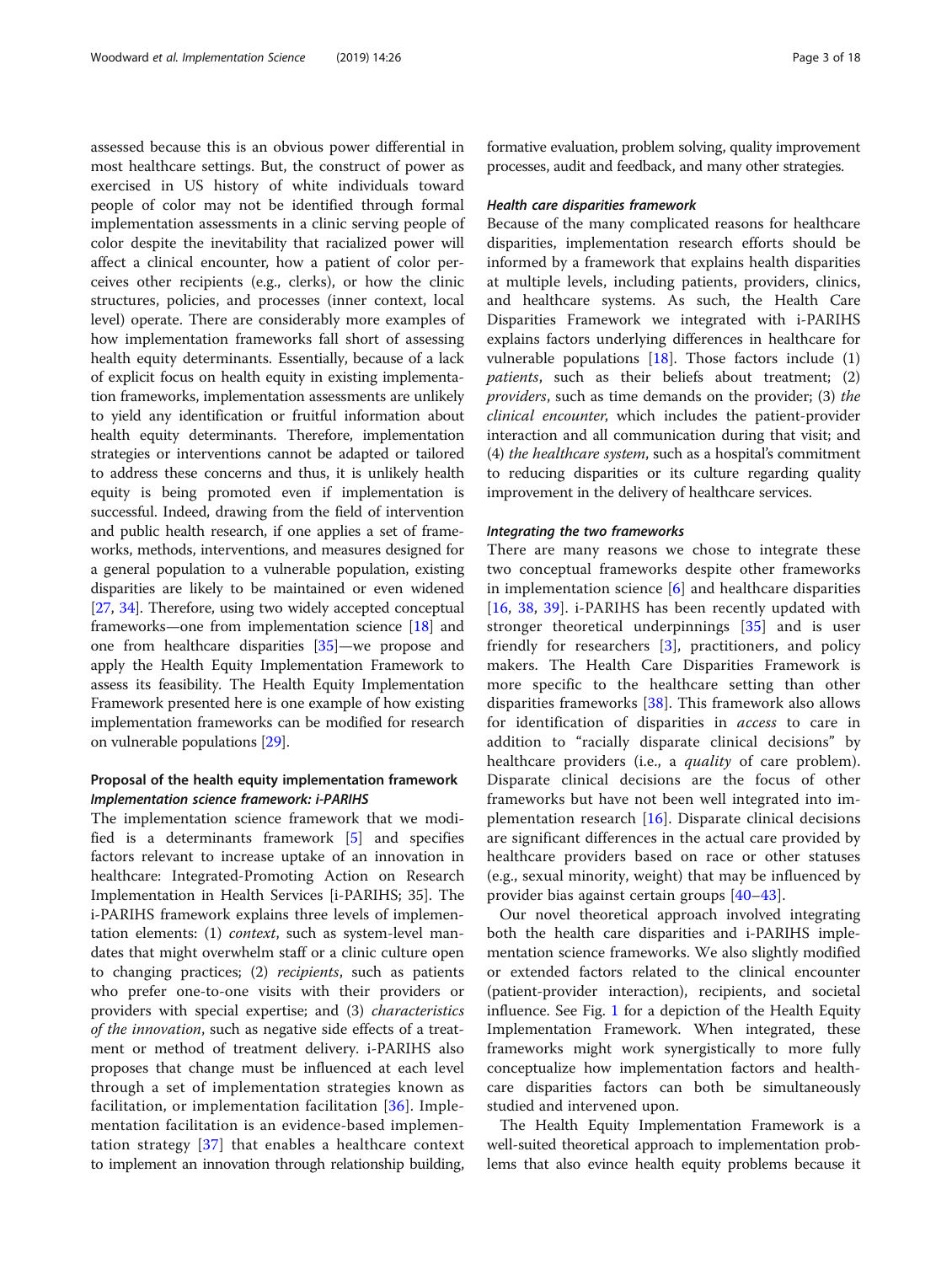<span id="page-3-0"></span>

accounts for factors at multiple levels including those that may be unique to vulnerable populations. Both frameworks are complementary because they attend to elements and factors at multiple levels within the broader environment that are important to successful implementation and address health equity. By attending to multilevel factors in healthcare disparities implementation problems (that is, beyond the patient level), research on health equity can account for the unique factors that vulnerable populations experience because of social and historical marginalization [[44](#page-16-0)]. Similarly, attending to multilevel factors is also essential to promote implementation because the uptake of treatments is greatly affected by multiple variables in complex healthcare systems [\[45\]](#page-16-0).

In addition, each framework extends the other in certain elements. i-PARIHS provides more specificity to the healthcare system factor identified by the Health Care Disparities Framework to include inner and outer context factors. Inner context factors at the local or organizational level can include leadership support for an innovation, feedback processes, the structure of a system, or any

formal policies to embed change within a practice [[46](#page-16-0)]. Outer context factors might include incentives or mandates, and environmental (in)stability of a political, economic, or cultural nature within the healthcare system.

In a complementary fashion, the Health Care Disparities Framework also extends the innovation level of i-PARIHS. i-PARIHS typically defines the innovation level as characteristics related to the treatment itself, such as its usability (e.g., side effects, modes of delivery), its relative advantage over existing treatments, or its trialability for patients [\[46](#page-16-0)]. The Health Care Disparities Framework extends the innovation level to also include the clinical encounter, or patient-provider interaction between recipients, which is important to patient satisfaction  $[47]$  $[47]$ , trust in providers  $[48]$  $[48]$  $[48]$ , and health outcomes [[49\]](#page-16-0). The clinical encounter might be even more important for patients from vulnerable populations due to preferences unique to these populations [[50,](#page-16-0) [51\]](#page-16-0). Overall, the integration and modification of both frameworks highlights their unique contributions and expands the scope of each framework as well.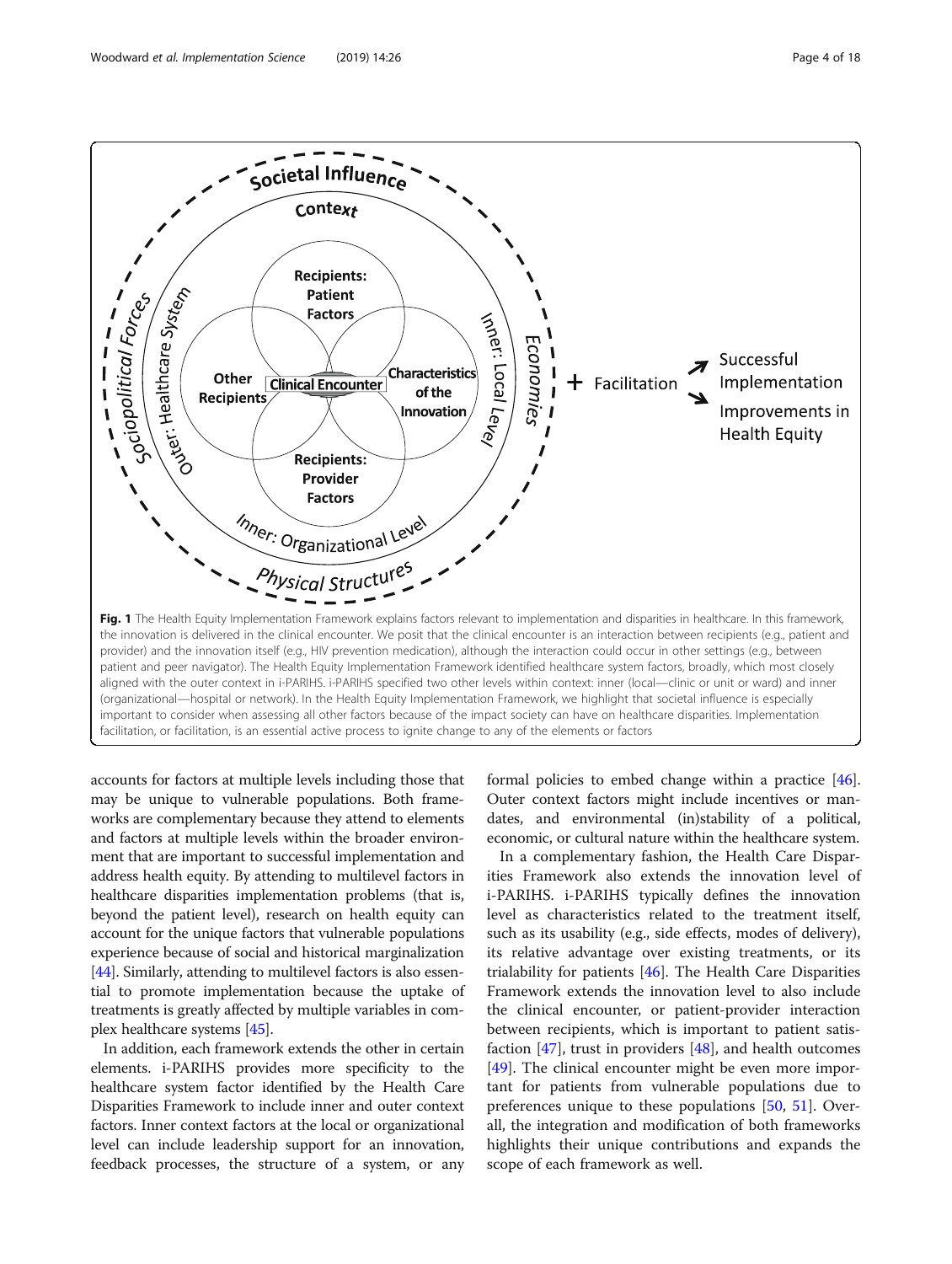# Key differences for implementation scientists

The Health Equity Implementation Framework could be used to assess and address health equity and implementation determinants simultaneously. Implementation researchers then have the ability to adapt certain components of the implementation effort to increase the likelihood of improving health equity. Researchers might need to adapt for vulnerable populations either (a) the innovation to be implemented or (b) the implementation strategies used to enhance uptake. To generate a more specific list of determinants to assess than the broad elements in Fig. [1](#page-3-0), see the most recent i-PARIHS article or chapter [[35](#page-16-0), [46](#page-16-0)] (or whichever implementation determinants framework is preferred) and the Health Care Disparities Framework [\[18\]](#page-15-0).

Using the Health Equity Implementation Framework may also expedite the benefit of research on vulnerable populations compared to traditional implementation frameworks that might (or might not) examine health inequity as a secondary inquiry. In the same way that hybrid effectiveness-implementation designs expedite the translation of research [\[7](#page-15-0)], assessing health equity and implementation determinants simultaneously might allow researchers to also shorten the time between when a helpful innovation is ready for dissemination and when it reaches all populations in need of it, equitably.

We do not propose this solely as a new framework that implementation researchers should use, although using this framework for healthcare disparity implementation problems is encouraged, especially if one already uses i-PARIHS. We propose this work to showcase one way to modify an implementation framework to better assess health equity determinants during an implementation effort. Implementation researchers may prefer or need to utilize another implementation determinants framework, such as the Consolidated Framework for Implementation Research or Theoretical Domains Framework; in such cases, health equity determinants can be interwoven into the implementation determinants framework. Below, we describe three key differences for how a modified framework like the Health Equity Implementation Framework extends current implementation determinants frameworks.

Attention to the clinical encounter Although the focus of implementation has predominantly been on context and system factors, health equity challenges require some special attention to the clinical encounter. What occurs in the clinical encounter determines, in part, whether an innovation is delivered, and we argue that this is especially important for healthcare disparities because of unique patient and provider factors in the healthcare of vulnerable groups. One example of the importance of the clinical encounter in implementation is HIV prevention medication (i.e., pre-exposure prophylaxis [PrEP]) for Black and African American men who have sex with men [[52](#page-16-0)-[54](#page-16-0)]. Provider factors such as habits when assessing sexual history interact with patient factors such as mistrust in the medical community [\[55\]](#page-16-0) in addition to PrEP's perceived relative advantage given (inaccurate) stigma that it might increase sexual risk behavior [\[56\]](#page-16-0). As showcased in this example, even if other elements in the context and healthcare system are facilitators to PrEP implementation, the interaction between recipients and innovation within the clinical encounter (see Fig. [1](#page-3-0)) may present unique and important implementation barriers for certain healthcare disparity challenges.

Societal influence on every determinant Another key difference for implementation scientists and practitioners to be aware of when handling healthcare disparity challenges is the societal influence downstream on context, recipient, and possibly innovation factors. As depicted in Fig. [1,](#page-3-0) all factors related to implementation and health equity are affected by societal influence. Societal influence includes the economies, policies, and sociopolitical forces within which patients, providers, and other recipients are living and attempting to be healthy or provide healthcare [[57](#page-16-0)]. We do not propose that societal influence be formally assessed for each implementation project because of the impractical nature of such assessments. Rather, we propose that societal influence be considered when assessing measurable factors and elements as they relate to vulnerable groups involved. An example of societal influence on outer context or the healthcare system broadly might be whether an electronic medical record allows recording patients' sex at birth and gender identity as one way to identify transgender patients, a group who is significantly marginalized in structural policies and showcases many healthcare disparities [[58](#page-16-0)]. An example of societal influence on the clinical encounter might include the interaction between providers' unconscious or explicit racial bias and a perception of this bias by a patient of color, given the history of racism in the USA (showcased in the application example in this paper). An example of societal influence on recipient factors might include a lower-income patient who does not adhere to the physical activity regimen due to lack of access to safe walkways, parks, or gyms in their neighborhood. An example of societal influence on characteristics of the innovation might be necessary cultural adaptations (e.g., linguistic alignment with vulnerable populations). The creators of i-PARIHS clarified that "although it may not be possible to directly influence the outer context, it is important to be aware of how the outer context might impact upon local implementation." [[46](#page-16-0)] So must the implementation scientist treat societal influence outside the healthcare system and its downstream effect on factors related to healthcare disparity implementation challenges that can be assessed and intervened upon.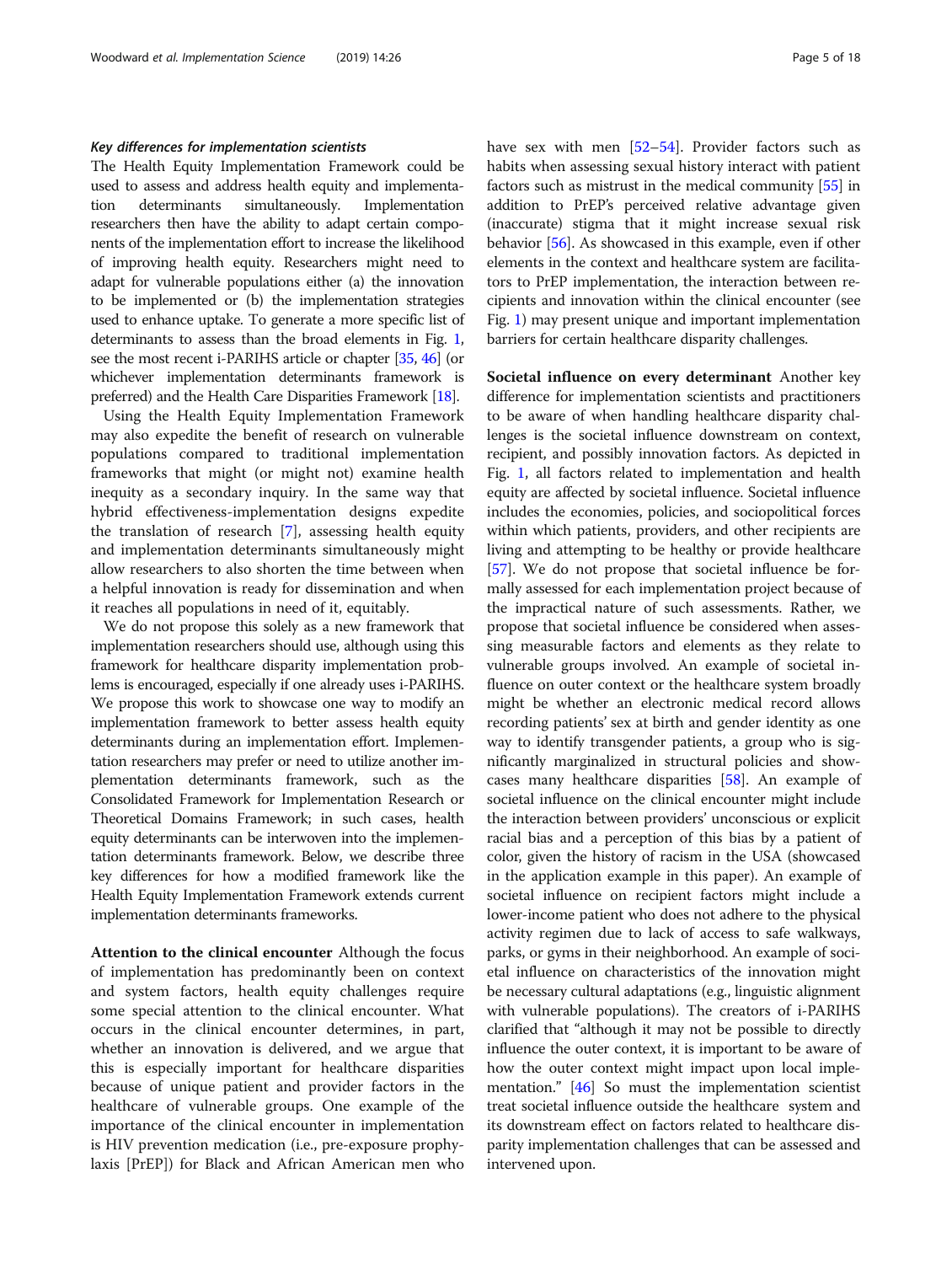Expanding recipient factors to include determinants specific to health equity In traditional implementation frameworks, the recipient constructs often focus on knowledge, motivation, or skills of providers or patients related to the healthcare innovation (e.g., total knee replacement). By modifying an implementation framework to include health equity determinants, we can also focus on providers and patients' knowledge, motivation, and skills that interact with societal influence related to a specific vulnerable group. Recipient factors at the patient level in these implementation health disparity challenges might include beliefs, preferences for treatment, culture and community strengths or limitations, health literacy, and biology [\[18](#page-15-0)]. Recipient factors at the provider level might include knowledge about a vulnerable group, attitudes or bias toward that group, and competing demands [\[18](#page-15-0)]. Other recipients include individuals who affect the delivery of an innovation, such as a clinic manager, quality assurance administrator, or clerk. An example is provider skill in conducting total knee replacements in addition to provider knowledge and skill discussing this treatment option with Black and African American patients, who do not to receive this helpful innovation at equal rates to white patients [[59\]](#page-16-0).

## Application of health equity implementation framework

In this section, we describe an application of this framework to a healthcare disparity implementation challenge hepatitis C virus (HCV) treatment among Black patients seeking care in the US Department of Veterans Affairs (VA). HCV affects 2.7–3.9 million people in the USA [\[60](#page-16-0)] and disproportionately affects veterans [[61](#page-16-0)]. HCV infection can have dire medical consequences, including cirrhosis, liver cancer, and death, and is the leading cause of liver transplants  $[62]$  $[62]$  $[62]$ . In the last 5 years, direct acting antiviral (DAA) medications have been approved for patients with all types and stages of HCV [[63](#page-16-0)] These new interferon-free HCV treatment regimens are a considerable improvement on older interferon-based treatments that involved injections, significant side effects, and relatively low cure rates [[62](#page-16-0)]. The newest DAA treatments can cure HCV in greater than 90% of patients [\[64\]](#page-16-0). However, DAA treatment is expensive, with a single course of medication costing up to \$90,000 [\[65\]](#page-16-0). Despite these high costs, the US Department of Veterans Affairs (VA) funds HCV treatment for any beneficiary with HCV who is eligible for VA healthcare services [\[66](#page-16-0)]. VA provides a unique setting in which to study HCV treatment uptake. This is because cost and insurance status, common barriers to DAA treatment outside of VA [[67](#page-16-0)], are not limiting factors in this healthcare system.

In VA, there has been an increase in funding and tremendous implementation efforts to increase DAA treatment uptake. VA has significantly increased identification of HCV, linkage to care, and treatment initiation since the introduction of DAAs [\[68](#page-16-0)]. By the end of 2016, 59% of Veterans with HCV infection in VA care were treated with DAAs [\[68](#page-16-0)]. However, historically, there were treatment disparities in HCV treatment such that Black patients were less likely to receive interferon-based treatment than White patients  $[69, 70]$  $[69, 70]$  $[69, 70]$  $[69, 70]$ . In the general US population, the prevalence of HCV is double that of Whites [[71](#page-16-0)]. Effective DAA treatment might have unique implications for Black VA patients given historical disparities [[72](#page-16-0), [73\]](#page-16-0); therefore, a specific implementation assessment at the patient level was needed to understand any barriers to increasing uptake of DAA, independent of cost.

Given historical racial disparities for Black patients in VA and outside VA [\[17,](#page-15-0) [74\]](#page-16-0), an assessment of implementation factors was needed. The Health Equity Implementation Framework allowed us to account for both traditional barriers to uptake as well as ones that may be specific to Black VA patients. To our knowledge, no data exclusively from Black patients on treatment barriers or facilitators in the DAA era exist. This study was a preliminary implementation assessment consisting of qualitative interviews with Black, Southern, rural-dwelling, older adult male VA patients diagnosed with HCV to examine barriers of and facilitators to starting HCV treatment from the patient perspective. In this study, the focus is on interferon-free DAA treatment, which we refer to henceforth as HCV treatment. Although implementation assessments are typically done with providers and healthcare leadership, an approach to implementation to improve health equity will require engaging patients as key stakeholders as well because of unique needs of vulnerable groups [e.g., 44].

# Methods

## Study design and theoretical approach

The mixed method study design was a partially mixed sequential dominant status design, Quan  $\rightarrow$  QUAL [\[75](#page-16-0)]. We used a dominant qualitative methodology to fill gaps in knowledge regarding Black VA patients' experiences with HCV treatment and to generate hypotheses of explanations regarding the existing healthcare disparity. Our description of the methods follows the Consolidated Criteria for Reporting Qualitative Research (Additional file [1\)](#page-14-0) [\[76\]](#page-16-0). Procedures were approved by the Central Arkansas Veterans Healthcare System Institutional Review Board.

# Recruitment and data collection procedures Quantitative data

We used consecutive sampling by reviewing administrative data from VA patient patients' electronic health records as part of a larger trial of televideo primary care mental health implementation in the rural South [\[77](#page-16-0)]. Inclusion criteria at this stage were (a) an outpatient visit at one of six VA community-based outpatient clinics in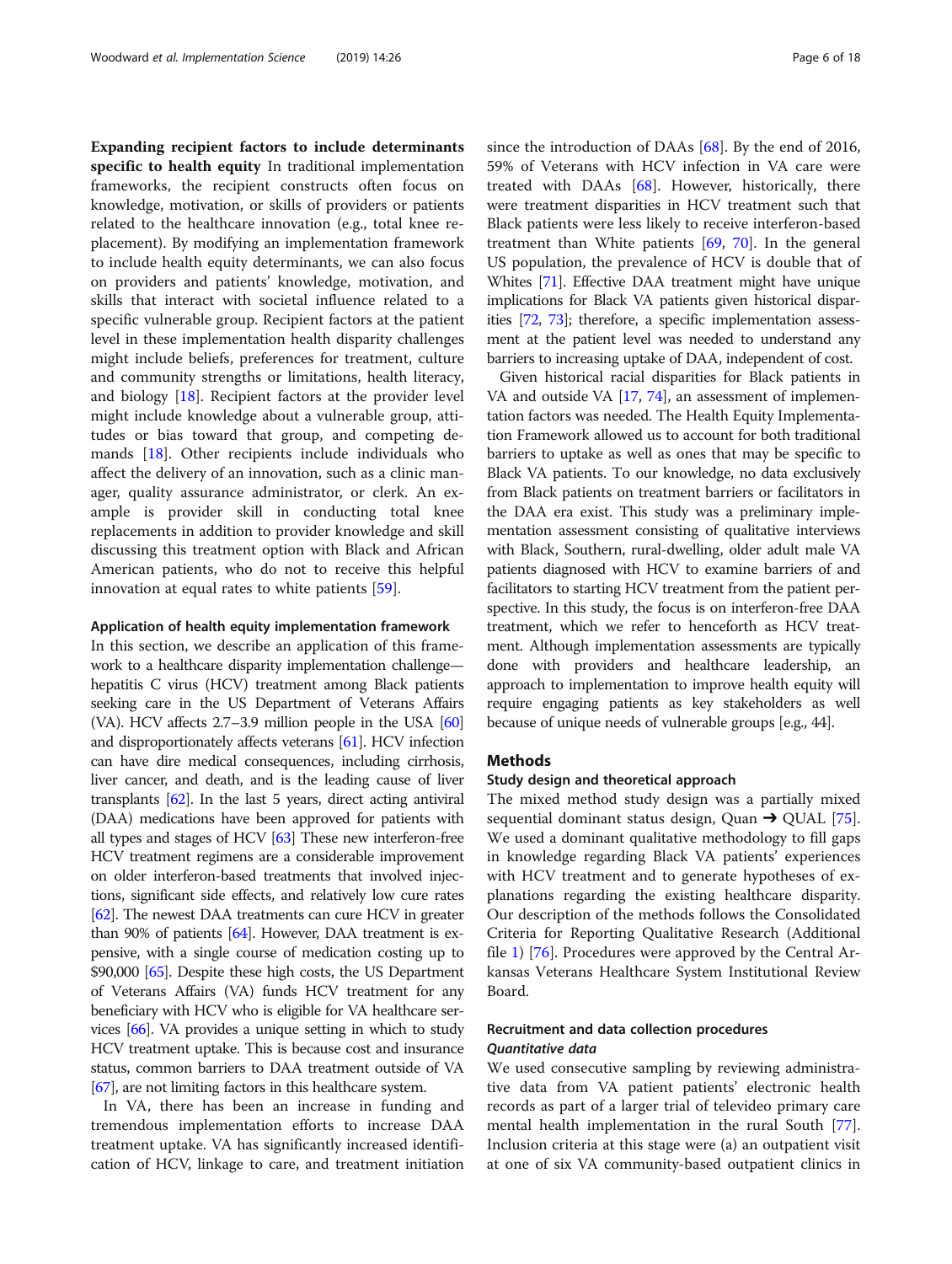rural Southern states between October 2015 and June 2016, (b) HCV documented in the electronic health record, and (c) race coded as unknown or any racial category other than white.

# Qualitative data

Participants were purposively sampled. Prospective participants were sent letters informing them of the study and offering a chance to opt out via telephone or mail within 2 weeks. Then, research assistants randomly recruited prospective participants via telephone calls. Upon receiving verbal consent, VA patients were screened for eligibility, and eligible participants were scheduled for an interview. Inclusion criteria at this stage were (a) self-reported HCV diagnosis and (b) self-reported Black race. The recruitment flowchart is in Additional file [2](#page-14-0).

At the scheduled interview time, the research assistant who scheduled the appointment called the participant and introduced the participant to the interviewer via telephone to assist with transferring rapport and then left the call, leaving only the interviewer and participant on the call. The interviewer described study procedures, explained her personal and professional rationale for the study, answered questions, and obtained verbal consent to proceed.

The lead investigator (first author) conducted interviews; she is a white woman, a PhD-level VA clinical psychology fellow at the time, and possessed beginner-level knowledge of implementation science and journeyman-level knowledge of health equity and health psychology. The interviewer's key assumption was that Black individuals experienced a history of marginalization in US society (e.g., slavery), science (e.g., the Tuskegee syphilis experiment) [\[78](#page-17-0)], and healthcare (e.g., provider bias) [\[40](#page-16-0)], and that HCV healthcare disparities were partially due to effects of marginalization on Black VA patients and their VA providers.

Interviews were audio recorded. After eight interviews, the interviewer consulted field notes to review for saturation of themes, and engaged in a cycle of interviewing two more participants at a time and consulting field notes until themes were saturated. VA patients were offered VA HCV treatment resource information in their area and a \$25 check via mail as compensation for their time.

# Measures

# Quantitative data

Research assistants collected demographic information via telephone using a quantitative screener to assess eligibility. The screener included questions on race, ethnicity, education, personal annual income, employment, current housing, sexual orientation, gender identity, knowledge of new HCV treatment, and distance traveled to receive HCV care. These questions were queried with a variety of response options documented in Additional file [3](#page-14-0).

# Qualitative interviews

We conducted semi-structured individual interviews with VA patients to identify patient-perceived barriers and facilitators to HCV treatment implementation in VA. The interview guide was based on components of the Health Equity Implementation Framework presented in this manuscript, and allowed the interviewer to follow areas of inquiry as they emerged (see Additional file [4](#page-14-0)). Iterative drafts of the interview guide were edited by two VA expert qualitative researchers, a VA hepatologist, our VA operational partner, and other VA research team members who identified as either VA patients or Black or rural-dwelling individuals. A final draft was piloted and refined with an HCV-positive individual outside VA and two veterans not diagnosed with HCV. The lead investigator discussed final decisions on interview modifications with research team members over time to enhance specificity of results. The interviewer recorded field notes during and/or after interviews about potential findings and process reflections. All interviews were transcribed verbatim and de-identified and double checked for transcription accuracy. Transcripts were not returned to participants for their feedback (member checking) due to the challenge of re-contacting participants and urgency of expediting treatment for VA patients.

# Analysis

The specific coding strategy we used was directed content analysis because we used our a priori Health Equity Implementation Framework and the interview guide to develop our initial top-level codes [[79](#page-17-0)]. The coding team consisted of three female coders—one PhD psychology fellow with journeyman's level training in qualitative coding (coder A), one PhD research social worker with expert level training in qualitative coding (coder B), and one master's level research assistant with novice training in qualitative coding (coder C). The coding team used Atlas.ti software [\[80\]](#page-17-0).

# Coding process

All transcripts were coded at the top level first (i.e., parent coding). We applied seven top-level codes based on the Health Equity Implementation Framework determinants and reached consensus on six codes with one discrepancy, which was resolved through discussion. All coders coded the first two transcripts to refine the codebook and develop consensus on coding rules. Remaining transcripts were divided between coding pairs for top-level coding (coders A and B coded nine transcripts; coders A and C coded three transcripts). Through this process, we combined two codes and refined our codebook to six top-level codes.

After top-level coding, the data was mined for a specific concept about racial disparities in HCV care (i.e., "disparities"). Disparities were defined as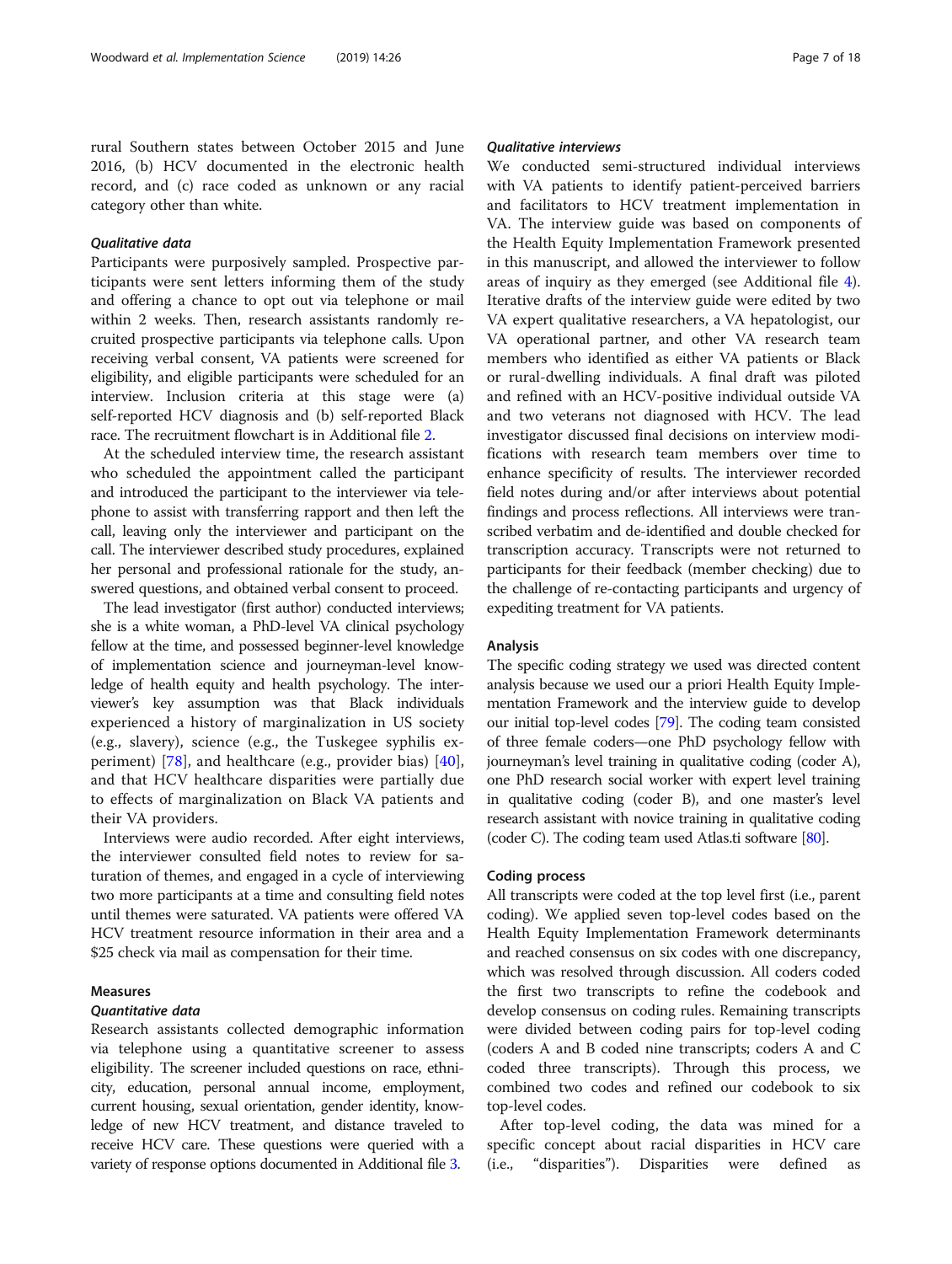experiences, perceptions, or reasons for differences in treatment between Black and white patients. Coders read through each transcript again scanning specifically for disparities.

Then, coders B and C each coded six transcripts at the second level (i.e., child coding) and coder A reviewed all second level codes. We applied 12 s-level codes. Then, the interviewer initially used the Health Equity Implementation Framework and her field notes to sketch preliminary themes. Within each code, we noted repeating themes mentioned by at least two participants, akin to axial coding in grounded theory [\[81](#page-17-0)]. These repeating themes were finalized after data were coded.

Results

# Participants

We recruited 12 Black, Southern, rural-dwelling, older adult male VA patients diagnosed with HCV. Given that

the sample was purposively recruited for racial minority status, over 90% reported being Black or African American. Over half of the sample were retired or disabled with nearly all reporting education beyond high school or equivalent. Over two-thirds of the sample (67%) were aware of the HCV treatment with less than half (42%) having undergone treatment. See Table 1 for full sample characteristics. Interviews lasted between 24 and 66 min  $(M = 46.3, SD = 12.7).$ 

# Main themes

We aligned themes within our Health Equity Implementation Framework elements and present results as facilitators and barriers within each element. Themes with participant quotations are presented by element in Table [2](#page-8-0) (facilitators) and Table [3](#page-10-0) (barriers).

We identified 15 facilitators of HCV treatment uptake for Black, male, rural, Southern-dwelling VA patients. Innovation facilitators were (1) that the HCV treatment

Table 1 Sample characteristics of 12 Black male VA patients diagnosed with hepatitis C virus (HCV) living in the rural Southern USA

| Characteristic                          | N(%                                               |  |  |  |
|-----------------------------------------|---------------------------------------------------|--|--|--|
| Age, in years                           | $M = 61$ , $SD = 8.54$ , Range = 38-69            |  |  |  |
| Racial background                       |                                                   |  |  |  |
| Black or African American               | 11(92)                                            |  |  |  |
| Biracial or Multiracial                 | 1(8)                                              |  |  |  |
| Current employment status               |                                                   |  |  |  |
| Employed full-time                      | 1(8)                                              |  |  |  |
| Employed part-time                      | 2(17)                                             |  |  |  |
| Disabled                                | 4(33)                                             |  |  |  |
| On SSI/SSDI <sup>a</sup>                | 2(17)                                             |  |  |  |
| Retired                                 | 3(25)                                             |  |  |  |
| Current living situation                |                                                   |  |  |  |
| Living on your own                      | 5(42)                                             |  |  |  |
| Living with spouse/ domestic partner    | 3(25)                                             |  |  |  |
| Living with friends                     | 1(8)                                              |  |  |  |
| Living with parents/family of origin    | 1(8)                                              |  |  |  |
| Living with roommates                   | 0(0)                                              |  |  |  |
| Staying with people temporarily         | 1(8)                                              |  |  |  |
| Other (VA homeless program)             | 1(8)                                              |  |  |  |
| Highest education level                 |                                                   |  |  |  |
| Some high school                        | 1(8)                                              |  |  |  |
| High school graduate/GED                | 6(50)                                             |  |  |  |
| Technical school                        | 1(8)                                              |  |  |  |
| Some college                            | 4(33)                                             |  |  |  |
| Heard about new HCV treatment           | 8(67)                                             |  |  |  |
| Started/completed new HCV treatment     | 5(42)                                             |  |  |  |
| Miles traveled one-way to HCV treatment | $M = 65.17$ , SD = 53.16, Range = 0-160, Mdn = 55 |  |  |  |

All VA patients denied being Hispanic or Latino, self-identified as cisgender men (not transgender), and self-identified as heterosexual

<sup>a</sup>SSI supplemental security income, SSDI social security disability insurance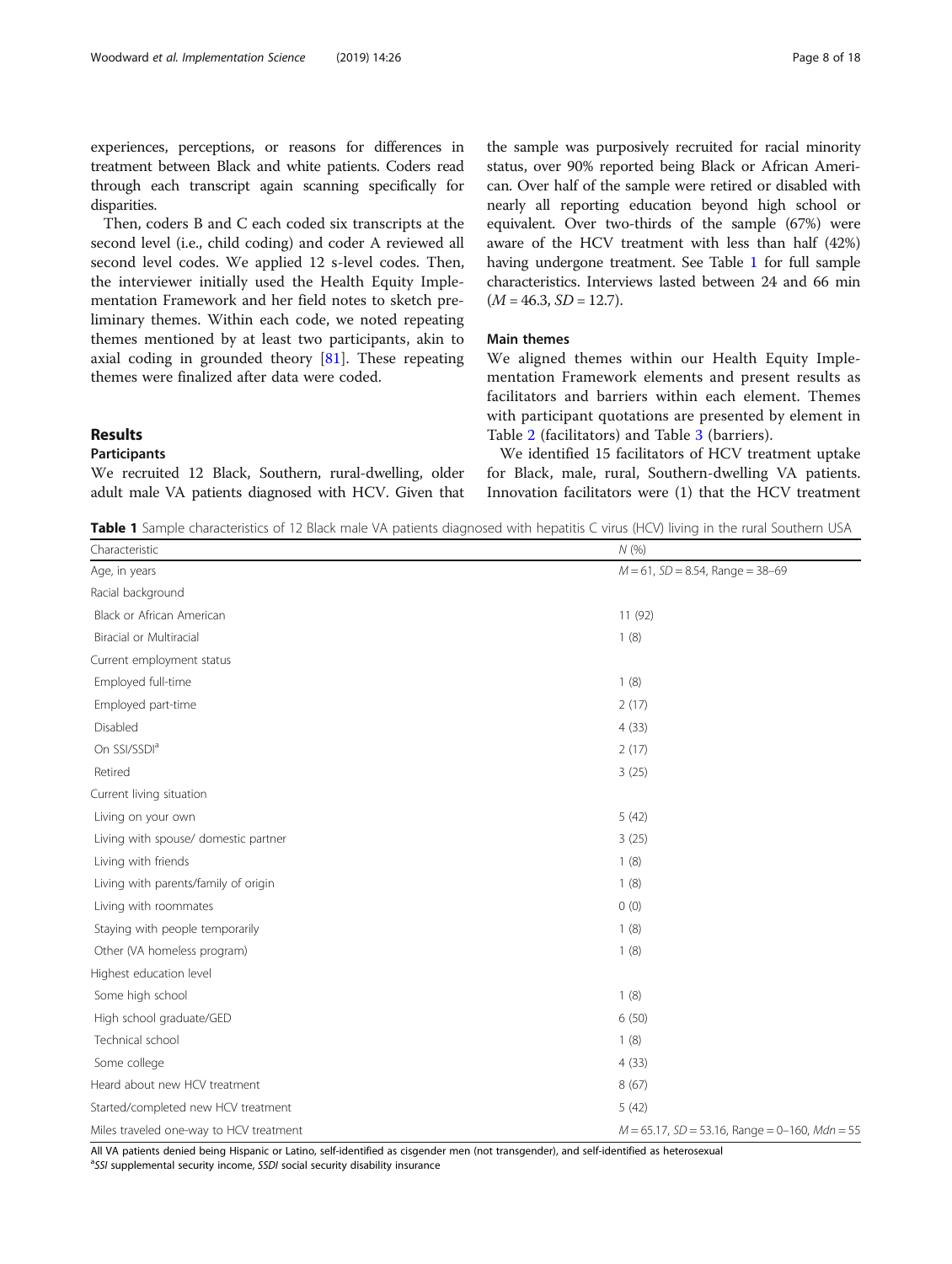<span id="page-8-0"></span>

| Table 2 Matrix of facilitators: themes and participant excerpts by Health Equity Implementation Framework element for HCV- |
|----------------------------------------------------------------------------------------------------------------------------|
| positive, Black VA patients in the Southern USA                                                                            |
|                                                                                                                            |

|                                                      | HCV treatment facilitators: matrix of themes                                                                                                                                        |                                                                                                                                                                                                                                                                                                                                                                                                                                                                                                                                                                                                                                                                                                                                                                                                                                                                                                                                                                                                                                                                                                                                                                                                                                                                                   |  |  |
|------------------------------------------------------|-------------------------------------------------------------------------------------------------------------------------------------------------------------------------------------|-----------------------------------------------------------------------------------------------------------------------------------------------------------------------------------------------------------------------------------------------------------------------------------------------------------------------------------------------------------------------------------------------------------------------------------------------------------------------------------------------------------------------------------------------------------------------------------------------------------------------------------------------------------------------------------------------------------------------------------------------------------------------------------------------------------------------------------------------------------------------------------------------------------------------------------------------------------------------------------------------------------------------------------------------------------------------------------------------------------------------------------------------------------------------------------------------------------------------------------------------------------------------------------|--|--|
| Health Equity<br>Implementation<br>Framework element | Theme                                                                                                                                                                               | Excerpt                                                                                                                                                                                                                                                                                                                                                                                                                                                                                                                                                                                                                                                                                                                                                                                                                                                                                                                                                                                                                                                                                                                                                                                                                                                                           |  |  |
| Innovation factors                                   |                                                                                                                                                                                     |                                                                                                                                                                                                                                                                                                                                                                                                                                                                                                                                                                                                                                                                                                                                                                                                                                                                                                                                                                                                                                                                                                                                                                                                                                                                                   |  |  |
| 1)                                                   | HCV treatment regimen (daily pill for 12 weeks)<br>and cost were acceptable to VA patients                                                                                          | No excerpt: When asked by the interviewer about pill form or<br>cost of medicine at VA, all VA patients denied these being barriers.<br>One exception is that pill form might require some medication<br>management, which is addressed in the barriers section. The VA<br>covered the cost of HCV treatment such that the medications would<br>not cost money for VA patients.                                                                                                                                                                                                                                                                                                                                                                                                                                                                                                                                                                                                                                                                                                                                                                                                                                                                                                   |  |  |
| 2)                                                   | Having the ability to try the treatment first was<br>unimportant because of high cure rate and few<br>side effects.                                                                 | P 1: I just want to try [the new HCV treatment]. Like I said, I want to<br>eliminate this, you know. I want whatever works I want to<br>live a little longer. I have fourteen grandchildren so I want to be<br>around for them.                                                                                                                                                                                                                                                                                                                                                                                                                                                                                                                                                                                                                                                                                                                                                                                                                                                                                                                                                                                                                                                   |  |  |
| Clinical encounter                                   |                                                                                                                                                                                     |                                                                                                                                                                                                                                                                                                                                                                                                                                                                                                                                                                                                                                                                                                                                                                                                                                                                                                                                                                                                                                                                                                                                                                                                                                                                                   |  |  |
| 3)                                                   | Positive clinical encounters regarding HCV occurred<br>when providers explained what HCV was, the new<br>treatment, side effects, next steps, and answered VA<br>patient questions. | P 9: [The local primary care clinic] took some bloodwork and told<br>me [I had HCV]. they got me in to see the doctor in [VA medical<br>center], and they went over the stuff with me and they started me<br>on the medication. It happened pretty fast I have no complaints.<br>At first it scared melike being around my grandchildren and stuff<br>and then they explained to me this and that, and I can be with the<br>grandkids. If I have a cut and they have a cut or something, it can<br>infect my grandchildrenAnd so until I got on that medication make<br>sure I did not visit my grandchildren too often. We talked, and I asked<br>her how long it would take me-actually, she called and was setting<br>this stuff up, an appointment up for me when I was there in the office<br>with her I am happy with how it happened They did a lot of<br>bloodwork, and then when they got me in there and got me the<br>medicine and then they gave me the results from last month, they<br>told me about the drop [in HCV viral load] I had in it last month and<br>I was happy because at least they are taking care of me. [The provider]<br>talked with mesits down and talks with me every time I get there. I<br>talk to her like I am talking to you. I like her. |  |  |
| 4)                                                   | Wait time for an appointment was not an issue<br>for any VA patient.                                                                                                                | No excerpt: Once VA patients were offered a follow-up appointment<br>to initiate HCV treatment, each VA patient denied that wait time for<br>that specific appointment was too long. (Concerns about wait time<br>to initiate treatment were expressed and reported in Table 3 findings<br>of barriers).                                                                                                                                                                                                                                                                                                                                                                                                                                                                                                                                                                                                                                                                                                                                                                                                                                                                                                                                                                          |  |  |
| Recipient factors                                    |                                                                                                                                                                                     |                                                                                                                                                                                                                                                                                                                                                                                                                                                                                                                                                                                                                                                                                                                                                                                                                                                                                                                                                                                                                                                                                                                                                                                                                                                                                   |  |  |
| Patient factors                                      |                                                                                                                                                                                     |                                                                                                                                                                                                                                                                                                                                                                                                                                                                                                                                                                                                                                                                                                                                                                                                                                                                                                                                                                                                                                                                                                                                                                                                                                                                                   |  |  |
| 5)                                                   | VA patients hoped there was no racial discrimination in<br><b>VA</b>                                                                                                                | P 1: I hope color would not make a difference If there's a cure, then<br>we should all have it. Black or white, it does not matter. Color does<br>not matter.                                                                                                                                                                                                                                                                                                                                                                                                                                                                                                                                                                                                                                                                                                                                                                                                                                                                                                                                                                                                                                                                                                                     |  |  |
| 6)                                                   | VA patients were optimistic about treatment.                                                                                                                                        | P 7: (When asked about barriers to getting the HCV treatment): I do<br>not know because I want to have it. I do not see anything really<br>getting in my way.                                                                                                                                                                                                                                                                                                                                                                                                                                                                                                                                                                                                                                                                                                                                                                                                                                                                                                                                                                                                                                                                                                                     |  |  |
| 7)                                                   | VA patients were eager for more HCV education and<br>outreach.                                                                                                                      | P 8: Is [the treatment] going to work? Is it worth all the hassle going<br>over there and getting medicine? One thing [that would make me likely<br>to get the treatment] is if I am guaranteed it's going to work. But I<br>know that there is no guarantee. Another thing I would want to know<br>more information on side effects what I feel would be best would be<br>for the VA to sit down one-on-one to discuss with a doctor that is<br>familiar with the treatment, the side effects, andif anybody that do<br>this process get curedyou have different sites on the internet but the<br>information is very limited.                                                                                                                                                                                                                                                                                                                                                                                                                                                                                                                                                                                                                                                   |  |  |
| 8)                                                   | VA patients reported positive trust in some VA providers<br>who encouraged HCV treatment.                                                                                           | P 5: [There is] a [VA] licensed practitioner, who I put all my trust in, she<br>always kept me abreast of everything She offered, she said I seemed<br>to be a good candidate for this treatment, if I wanted to accept it.<br>And after she found out about the treatment, she informed meshe's<br>up to date on everything. I thank God for her.                                                                                                                                                                                                                                                                                                                                                                                                                                                                                                                                                                                                                                                                                                                                                                                                                                                                                                                                |  |  |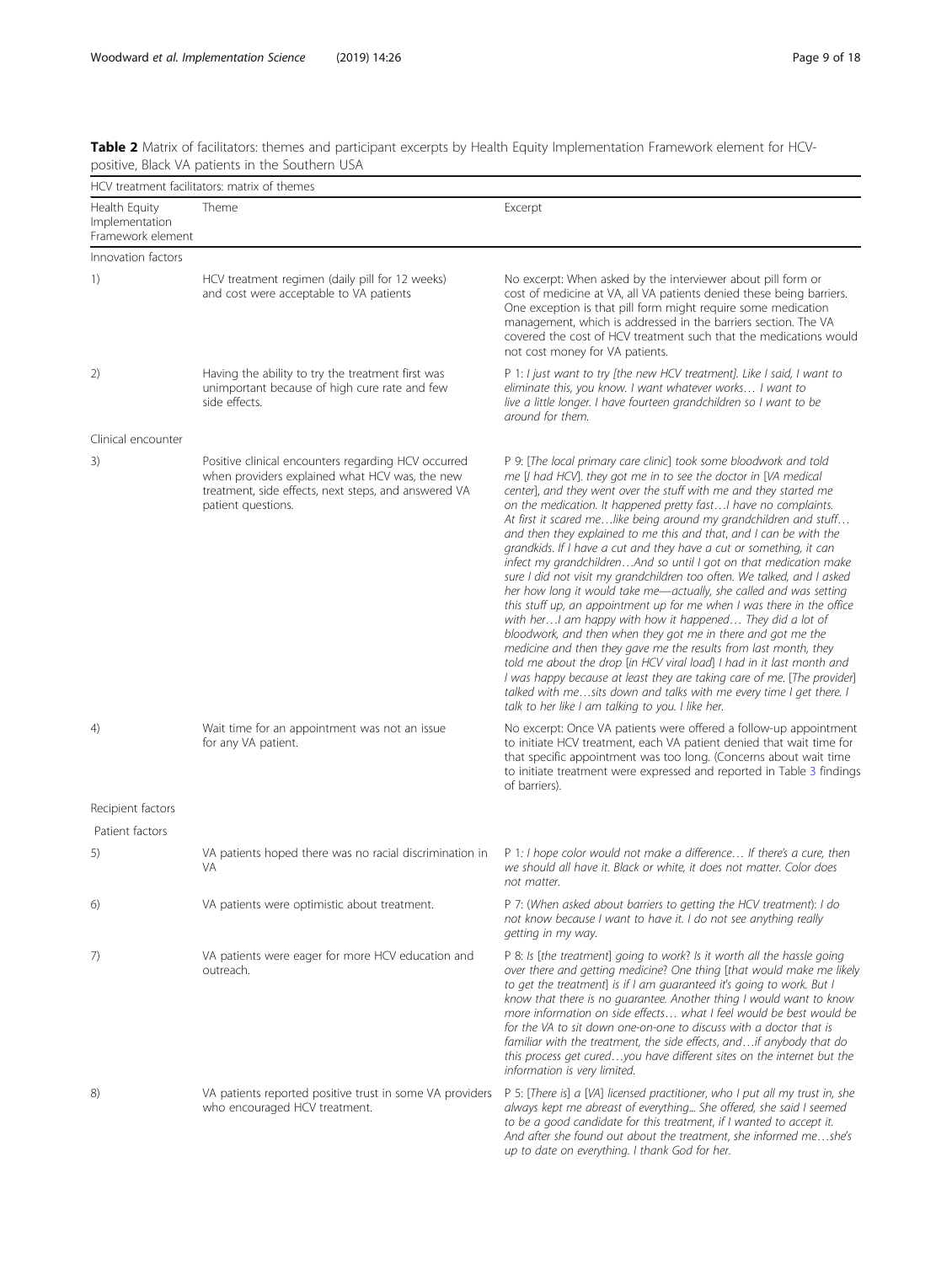| Table 2 Matrix of facilitators: themes and participant excerpts by Health Equity Implementation Framework element for HCV- |  |  |
|----------------------------------------------------------------------------------------------------------------------------|--|--|
| positive, Black VA patients in the Southern USA (Continued)                                                                |  |  |

|                                                      | HCV treatment facilitators: matrix of themes                                                                                                                                                              |                                                                                                                                                                                                                                                                                                                                                                                                                                                                                                                                                                                                                                                                                                            |  |  |
|------------------------------------------------------|-----------------------------------------------------------------------------------------------------------------------------------------------------------------------------------------------------------|------------------------------------------------------------------------------------------------------------------------------------------------------------------------------------------------------------------------------------------------------------------------------------------------------------------------------------------------------------------------------------------------------------------------------------------------------------------------------------------------------------------------------------------------------------------------------------------------------------------------------------------------------------------------------------------------------------|--|--|
| Health Equity<br>Implementation<br>Framework element | Theme                                                                                                                                                                                                     | Excerpt                                                                                                                                                                                                                                                                                                                                                                                                                                                                                                                                                                                                                                                                                                    |  |  |
|                                                      |                                                                                                                                                                                                           | P 2: [What helped me decide to get treatment was my doctors] letting<br>me know and telling me what medicine to take. I will do what the<br>doctors told me to do. I trust them.                                                                                                                                                                                                                                                                                                                                                                                                                                                                                                                           |  |  |
| Provider factors                                     |                                                                                                                                                                                                           |                                                                                                                                                                                                                                                                                                                                                                                                                                                                                                                                                                                                                                                                                                            |  |  |
| 9)                                                   | VA patients perceived that most providers appeared to<br>have a desire to help, reflected by being on time to<br>appointments, explaining information in detail, and<br>acting quickly on follow-up steps | P 5: I think that they go in and whoever the doctor is talks about the<br>meds hopefully they can get a practitioner like [my provider]. That<br>makes a big difference when you have somebody that you are seeing<br>that is actually concerned about you. Those that are there to receive a<br>paycheck are not really worried about you, and I do not really find that<br>with her. She does not have to be like that. She would call and say this<br>is [provider], I am calling to check on you and see how you are doing.<br>Many times I might forget to make an appointment, but she'll call and<br>remind me to check in with her. And that's compassion, you know. You<br>do not find that much. |  |  |
| 10)                                                  | Some VA providers were perceived as not having<br>or enacting racial biases.                                                                                                                              | P 5: I think I am going to give [VA providers] the benefit on that<br>question [about racial discrimination]. We have caring physicians,<br>practitioners that are caring enough to know that people of color<br>have been unproportionally less with benefits of medical advancement<br>and they see that this availability now is even more available for<br>minority for the white, Caucasian. So now it's been given to them more<br>freely than it was back in say the 70s.                                                                                                                                                                                                                           |  |  |
| Context factors                                      |                                                                                                                                                                                                           |                                                                                                                                                                                                                                                                                                                                                                                                                                                                                                                                                                                                                                                                                                            |  |  |
| Inner context: local<br>level (clinics)              |                                                                                                                                                                                                           |                                                                                                                                                                                                                                                                                                                                                                                                                                                                                                                                                                                                                                                                                                            |  |  |
| 11)                                                  | VA clinics offsets HCV stigma in society by protecting<br>patient confidentiality and including HCV-positive pa<br>tients in other general infectious disease clinics                                     | P 6: (When asked about HCV stigma getting in the way of treatment)<br>No I go to the clinic and the woman calls my name. She calls my<br>name, but they do not know what I am going back there for. That's<br>why I said I do not have no problems going to the doctor because<br>it's private.                                                                                                                                                                                                                                                                                                                                                                                                            |  |  |
| Inner context:<br>organizational level<br>(VA only)  |                                                                                                                                                                                                           |                                                                                                                                                                                                                                                                                                                                                                                                                                                                                                                                                                                                                                                                                                            |  |  |
| 12)                                                  | VA patients perceived VA used best medicine<br>and genuinely wanted to help VA patients                                                                                                                   | No excerpt: When asked directly, "do you think the VA uses the best<br>medicine and wants to help Veterans?", each participant said yes.                                                                                                                                                                                                                                                                                                                                                                                                                                                                                                                                                                   |  |  |
| Outer context<br>(both VA and<br>outside VA)         |                                                                                                                                                                                                           |                                                                                                                                                                                                                                                                                                                                                                                                                                                                                                                                                                                                                                                                                                            |  |  |
| 13)                                                  | VA patients reported some HCV treatment<br>materials circulating                                                                                                                                          | P 4: The only information I have—have heard it on T.V., you know,<br>commercials about Hep C.                                                                                                                                                                                                                                                                                                                                                                                                                                                                                                                                                                                                              |  |  |
| 14)                                                  | Positive testimonials about HCV treatment made VA<br>patients more likely to want or to try the treatment                                                                                                 | P 1: [My friend] just had [the treatment], and he was telling me that<br>they treated him for twelve weeks with some medicine It was through<br>another clinichis outcome was greatThey were giving him some<br>kind of pills, you know. And he told me, man, matter of fact he told me<br>the other day, he said man, I got rid of that Hepatitis C in my blood<br>That made me feel great, you know. That made me want it even more,<br>you know.                                                                                                                                                                                                                                                        |  |  |
| 15)                                                  | Positive testimonials about healthcare in general<br>made VA patients more open to HCV treatment                                                                                                          | P 10: Most of my friends and family go to the hospital and see<br>doctorsthey go so it's got to be positive. I go with my sister twice a<br>week to [the doctor]. So most of my friends are up in age with me, and<br>we all go to doctors and stuff so they go to the hospital I go<br>regularly when I need to be seen, you know.                                                                                                                                                                                                                                                                                                                                                                        |  |  |

regimen (daily pill for 12 weeks) and cost were acceptable to VA patients and (2) the ability to trial the treatment first was unimportant because of high cure rate and few side effects. Clinical encounter facilitators included a description of (3) positive encounters (see Table [2](#page-8-0) for detail) and that (4) VA patients denied any concerns about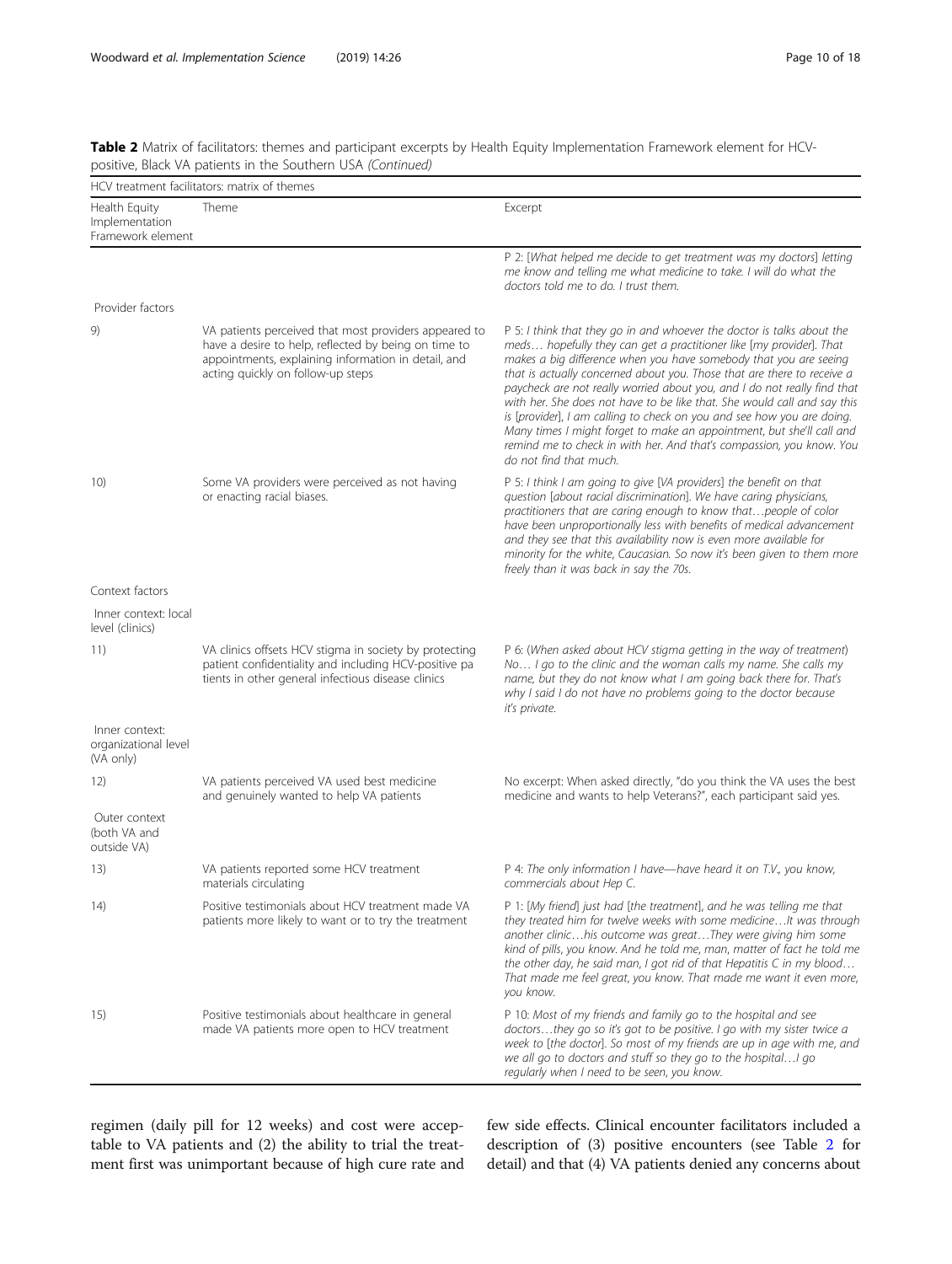<span id="page-10-0"></span>

|  |                                       |  | Table 3 Matrix of barriers: themes and participant excerpts by Health Equity Implementation Framework element for HCV-positive, |  |  |
|--|---------------------------------------|--|---------------------------------------------------------------------------------------------------------------------------------|--|--|
|  | Black VA patients in the Southern USA |  |                                                                                                                                 |  |  |

| HCV treatment barriers: matrix of themes            |                                                                                                                                                                                       |                                                                                                                                                                                                                                                                                                                                                                                                                                                                                                                                                                                                                                                                                                                                                                                                                                                                                                                                                                                                            |  |  |  |
|-----------------------------------------------------|---------------------------------------------------------------------------------------------------------------------------------------------------------------------------------------|------------------------------------------------------------------------------------------------------------------------------------------------------------------------------------------------------------------------------------------------------------------------------------------------------------------------------------------------------------------------------------------------------------------------------------------------------------------------------------------------------------------------------------------------------------------------------------------------------------------------------------------------------------------------------------------------------------------------------------------------------------------------------------------------------------------------------------------------------------------------------------------------------------------------------------------------------------------------------------------------------------|--|--|--|
| Health Equity<br>Implementation<br>Framework domain | Theme                                                                                                                                                                                 | Excerpt                                                                                                                                                                                                                                                                                                                                                                                                                                                                                                                                                                                                                                                                                                                                                                                                                                                                                                                                                                                                    |  |  |  |
| Innovation factor                                   |                                                                                                                                                                                       |                                                                                                                                                                                                                                                                                                                                                                                                                                                                                                                                                                                                                                                                                                                                                                                                                                                                                                                                                                                                            |  |  |  |
| 1)                                                  | VA patients need a medication reminder<br>system to support adherence.                                                                                                                | P 6: I'd forget [to take the HCV pill] because I do not take [the<br>pill] at the same time I wasn't in the habit of taking it at the<br>same timeSo sometimes I would not remember if I took it<br>I got one of them boxesYou know how they have got the<br>package where you punch them out. The packet does not<br>have that.                                                                                                                                                                                                                                                                                                                                                                                                                                                                                                                                                                                                                                                                           |  |  |  |
| Clinical encounter                                  |                                                                                                                                                                                       |                                                                                                                                                                                                                                                                                                                                                                                                                                                                                                                                                                                                                                                                                                                                                                                                                                                                                                                                                                                                            |  |  |  |
| 2)                                                  | Negative clinical encounters occurred when providers did not<br>offer HCV treatment, follow up on results of bloodwork, or<br>explain rationale for decision regarding HCV treatment. | P 1: (from a VA patient who had not received HCV treatment,<br>but tested positive at a recent appointment) [My VA provider]<br>did tell me about this new drugthey had been advertising it<br>on T.V. She asked if I had seen that commercial on T.V. about<br>the drug they are using on Hepatitis CI said, yes. She said do<br>not believe it because it does not workwhy would they<br>advertise something like this on television if it does not work?<br>Why would a doctor say something like this? It made me feel<br>disgruntledBecause I am hearing this and they are saying it<br>cures Hepatitis C in a pill form, and then when I talked to her<br>She told me something totally differentShe could have<br>explained it to me why it does not work, you know.                                                                                                                                                                                                                                |  |  |  |
| Recipient factors                                   |                                                                                                                                                                                       |                                                                                                                                                                                                                                                                                                                                                                                                                                                                                                                                                                                                                                                                                                                                                                                                                                                                                                                                                                                                            |  |  |  |
| Patient factors                                     |                                                                                                                                                                                       |                                                                                                                                                                                                                                                                                                                                                                                                                                                                                                                                                                                                                                                                                                                                                                                                                                                                                                                                                                                                            |  |  |  |
| 3)                                                  | VA patients lack knowledge of HCV symptoms.                                                                                                                                           | P 4: (When asked what the VA could do to improve HCV<br>treatment) Well, I would like to know exactly what is Hep C<br>and what are the symptoms.                                                                                                                                                                                                                                                                                                                                                                                                                                                                                                                                                                                                                                                                                                                                                                                                                                                          |  |  |  |
| 4)                                                  | VA patients reported transportation barriers to HCV treatment.                                                                                                                        | P 10: I think [the VA] should pick people up at their house instead<br>of having them meet at a place because like right now I do not<br>have no transportation and the bus leaves at six o'clock in the<br>morning so I have to get a ride from somebody around five<br>o'clockI do not like bothering people that time of the morning,<br>you know.                                                                                                                                                                                                                                                                                                                                                                                                                                                                                                                                                                                                                                                      |  |  |  |
| 5)                                                  | VA patients question trust in some providers.                                                                                                                                         | P 5: I go to the VA doctor, and I guess they know best. I mean,<br>they always want what is best for you, right?                                                                                                                                                                                                                                                                                                                                                                                                                                                                                                                                                                                                                                                                                                                                                                                                                                                                                           |  |  |  |
|                                                     |                                                                                                                                                                                       | P 6: [I would have a problem] maybe trusting the VA doctors. I<br>quess they really do not treat Veterans like they should and I am<br>just disappointed. I do not know.                                                                                                                                                                                                                                                                                                                                                                                                                                                                                                                                                                                                                                                                                                                                                                                                                                   |  |  |  |
| Provider factors                                    |                                                                                                                                                                                       |                                                                                                                                                                                                                                                                                                                                                                                                                                                                                                                                                                                                                                                                                                                                                                                                                                                                                                                                                                                                            |  |  |  |
| 6)                                                  | VA patients reported some VA providers lacked<br>expertise about HCV treatment.                                                                                                       | P 11: They need some more specialist. My Hepatitis C, they should<br>have treated that. [The new HCV treatment] was free, but it just<br>took so long. I had to go through all this red tape because it was<br>so confusing, not just to me but it was confusing to them too.<br>That's why I say they have got to be better trained, you know.                                                                                                                                                                                                                                                                                                                                                                                                                                                                                                                                                                                                                                                            |  |  |  |
| 7)                                                  | VA patients reported some VA providers appear to<br>have racial biases.                                                                                                               | P 7: Now there was a doctorhe mentioned treatment about<br>Hepatitis C, but he told me if I smoked marijuana I could not get<br>it. I just thought it was old, mean man that did not like the fact<br>that I smoke marijuanaI wasn't sure that he was going to try<br>to get me treatment for it anywayI take responsibility for<br>[smoking] I do not want to make him seem like a bad seller<br>even though I do not think what he was telling me was right<br>I have got mixed feelings about it with all due respect, he's an<br>old white man and I am down here in the South and I have<br>reservations about that. Not that I do not have trust for the older<br>ones I just got that impression about this old guy because I<br>am in the racial South, and if I can remember correctly, he did<br>not really touch me. He just talked to me, and he was kind of<br>grouchyit's like he had an attitude, and it could have been<br>some stress from his working. I really do not know, but an old, |  |  |  |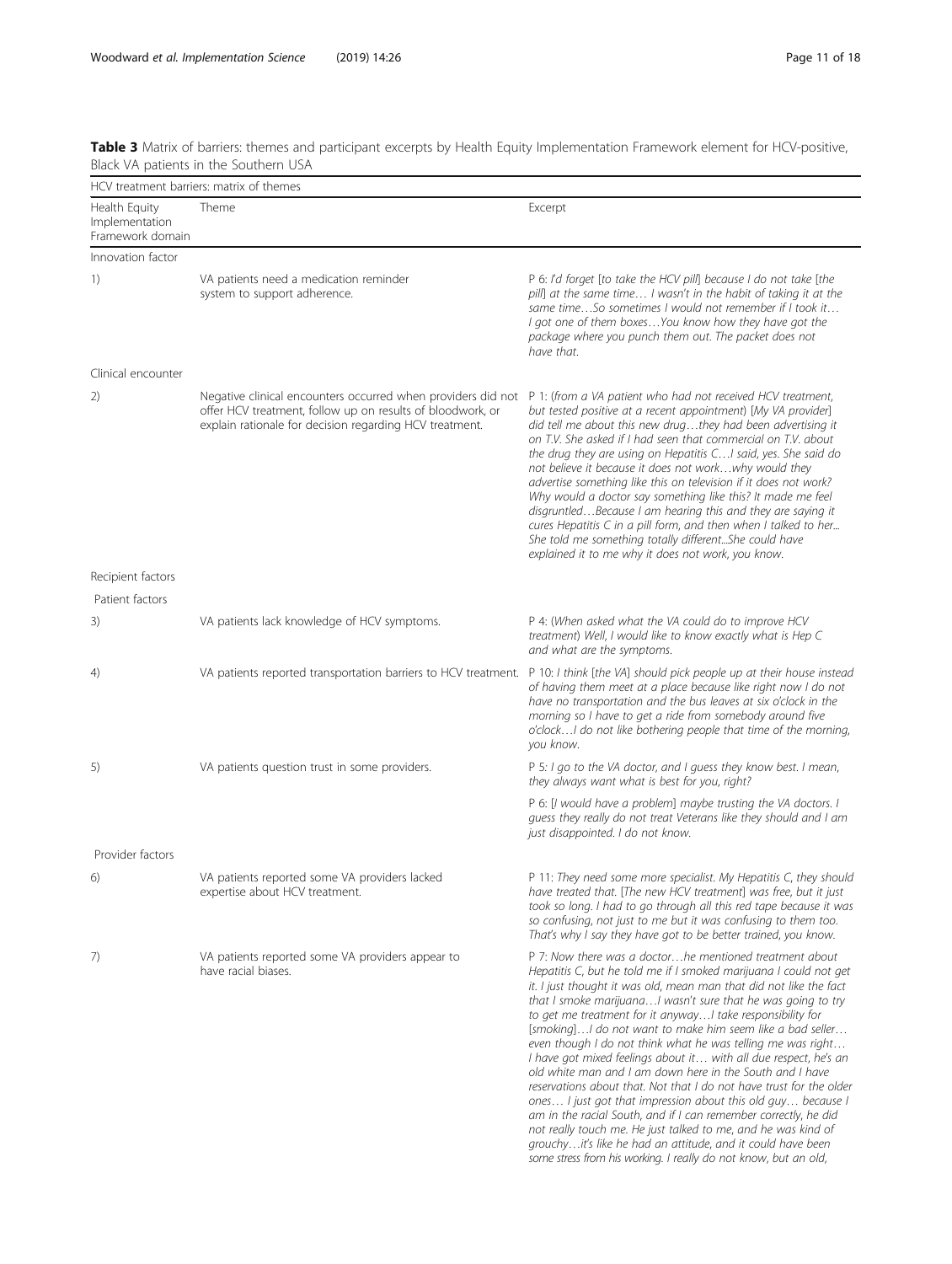|                                                     | HCV treatment barriers: matrix of themes                                                                                                                       |                                                                                                                                                                                                                                                                                                                                                                                                                                                                                                                                                                                                                                                                                              |
|-----------------------------------------------------|----------------------------------------------------------------------------------------------------------------------------------------------------------------|----------------------------------------------------------------------------------------------------------------------------------------------------------------------------------------------------------------------------------------------------------------------------------------------------------------------------------------------------------------------------------------------------------------------------------------------------------------------------------------------------------------------------------------------------------------------------------------------------------------------------------------------------------------------------------------------|
| Health Equity<br>Implementation<br>Framework domain | Theme                                                                                                                                                          | Excerpt                                                                                                                                                                                                                                                                                                                                                                                                                                                                                                                                                                                                                                                                                      |
|                                                     |                                                                                                                                                                | white man from down here in the South I can easily get the<br>impression that he do not give two cents about black men down<br>here or anywhere. Now that might just be my prejudice, but I do<br>not think so.                                                                                                                                                                                                                                                                                                                                                                                                                                                                              |
| Context factors                                     |                                                                                                                                                                |                                                                                                                                                                                                                                                                                                                                                                                                                                                                                                                                                                                                                                                                                              |
| Inner context: local<br>level (clinics)             |                                                                                                                                                                |                                                                                                                                                                                                                                                                                                                                                                                                                                                                                                                                                                                                                                                                                              |
| 8)                                                  | VA patients reported stories about lack of follow-up<br>to VA patient after VA patient tested positive for HCV.                                                | P 1: What's hard is the doctors in [the VA medical center] had never<br>started the treatment, you know, sent it to the [community based<br>outpatient clinic] hereShe knew I had this here. I did have bloodwork.<br>Why has not my treatment appeared that you said you were going to<br>prescribe for me? Why have not they come to the clinic yet, and why<br>have not I been told about it?                                                                                                                                                                                                                                                                                             |
| Inner context:<br>organizational level<br>(VA only) |                                                                                                                                                                |                                                                                                                                                                                                                                                                                                                                                                                                                                                                                                                                                                                                                                                                                              |
| 9)                                                  | Negative testimonials from family/friends about racial<br>discrimination at VA made VA patients hesitant to go<br>to VA or trust providers.                    | P 6: [VA doctors] do not concern themselves with things that are<br>important because they treat you just like I have seen in the black<br>community most people will not go to the VA for medical reasons not<br>because the doctors do not know what they are doing because they are<br>not going to get the service they'll get at a private practitioner. Well, with<br>the blacks there is a lack of trust because most everybody they know -<br>my dad, he was a World War II Veteran, and they treated him like, you<br>know, like he was nothing. I remember how he was treated I had not<br>gone to the VA clinic for anything[because of] I have seen the way<br>they treated him. |
| 10)                                                 | Negative VA experiences are generalized to all VA care.                                                                                                        | P 6: [The VA provider just sits] down in there and look at your<br>chart. She asks you about your medicinesasks about the doses.<br>She do not check and see if your condition has changedif you<br>say, oh, it still hurts, she's going to increase the medicine. They<br>just write a prescription and you can goI got a cough. They do<br>not look down your throat to see what it is causing the<br>problem I can be taking Benadryl for a cough and have throat<br>cancer. The services at the VA is piss poor.                                                                                                                                                                         |
| 11)                                                 | VA patients reported there was not enough HCV<br>treatment at local community-based outpatient clinics<br>and they had to travel to larger VA medical centers. | P 6: They should not make appointments that you have to go<br>out of town forhow can you give me a consult to go to<br>[another state] when I can barely get to the clinic here? They<br>need to do something with upgrading the infrastructure here.                                                                                                                                                                                                                                                                                                                                                                                                                                        |
| Outer context<br>(both VA and<br>outside VA)        |                                                                                                                                                                |                                                                                                                                                                                                                                                                                                                                                                                                                                                                                                                                                                                                                                                                                              |
| 12)                                                 | HCV stigma in society made VA patients less likely to reach<br>out to share recovery story or get support in obtaining<br>treatment (e.g., transportation).    | P 8: I did not tell anybody and nobody asked [about me getting HCV<br>treatment]. I keep to myself. I am not an outgoing person. People like to<br>talk too muchpeople form opinions about things. 'He must have been<br>shooting dope or he must be messing with whatever.' I keep things to<br>myself so that way I will not have that stigma about how I got [HCV].                                                                                                                                                                                                                                                                                                                       |
| 13)                                                 | VA patients reported there are not enough HCV educational<br>materials circulating, especially in rural areas.                                                 | P 1: Now, [media] should be something they should do something<br>about. They should advertise that. Let more people know about<br>[HCV]. Is it a disease? they have done a lot about the Zika virus. let<br>us do something about [HCV] publications, news, radio<br>However they can get it across to the people and make them<br>aware of this.                                                                                                                                                                                                                                                                                                                                           |
|                                                     |                                                                                                                                                                | P 8: To be honest with you, recently, I am just understanding what<br>Hep C really is I always felt Hepatitis C was someone using a<br>utensil or something that wasn't clean or a blood transfusion.<br>Previously, that's where I felt Hepatitis came from I wasn't really<br>aware I grew up in a rural area. Drugs were not relevant there.                                                                                                                                                                                                                                                                                                                                              |

Table 3 Matrix of barriers: themes and participant excerpts by Health Equity Implementation Framework element for HCV-positive, Black VA patients in the Southern USA (Continued)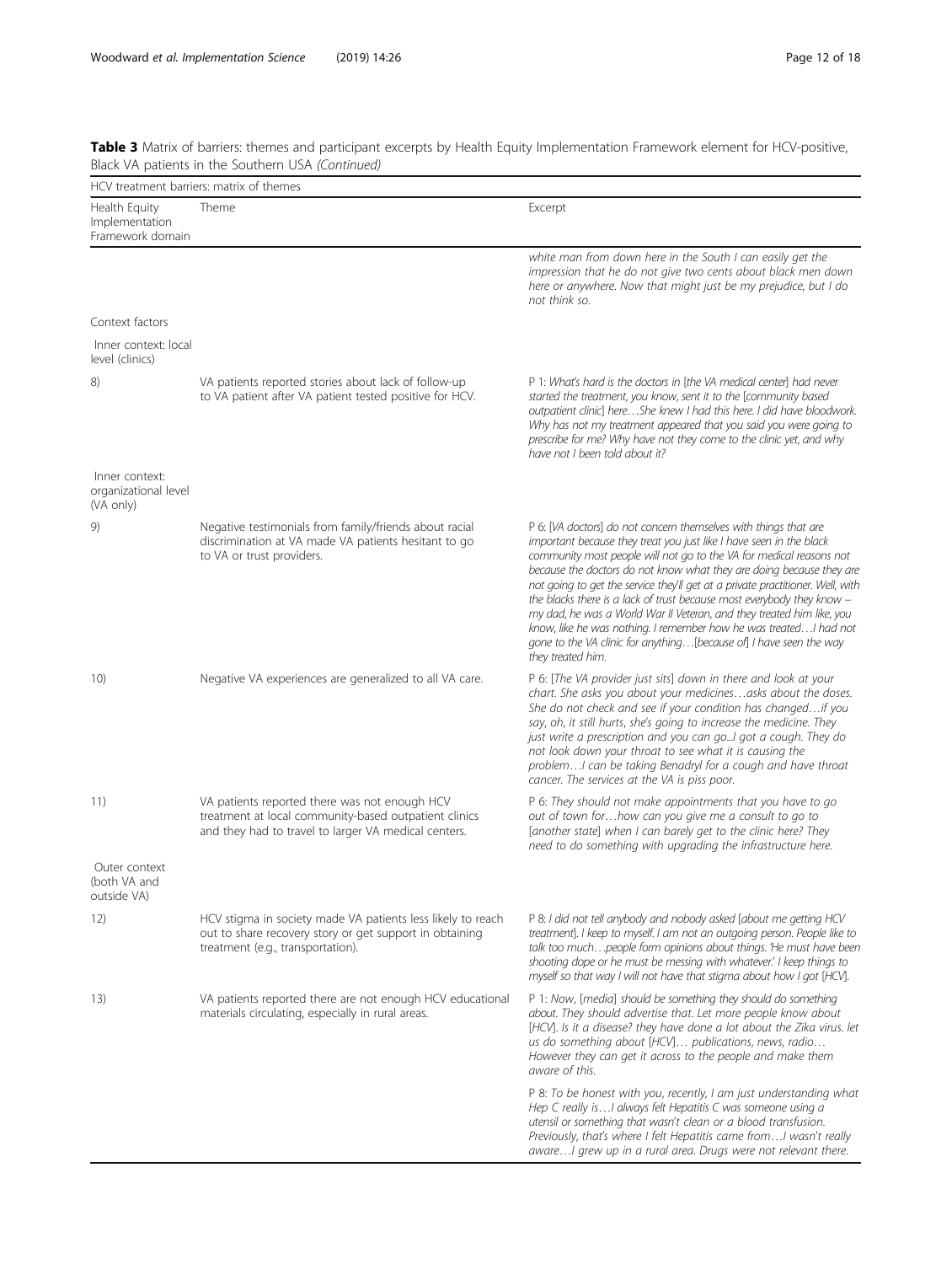wait time for an appointment once they were offered HCV treatment. At the recipient level, patient facilitators were that (5) VA patients hoped there was no racial discrimination in VA, (6) were optimistic about treatment, (7) were eager for more HCV education and outreach, and (8) reported positive trust in some VA providers. Provider facilitators were that (9) VA patients perceived that most VA providers appeared to have a desire to help and (10) some VA providers were perceived as not having or enacting racial biases. Facilitators in the inner context were that (11) VA clinics offsets HCV stigma by protecting patient confidentiality and (12) VA patients perceived VA used best medicine and genuinely wanted to help VA patients. Facilitators in the outer context were that (13) VA patients reported some HCV treatment materials circulating, (14) positive testimonials about HCV treatment made VA patients more likely to want the treatment, and (15) positive testimonials about general healthcare made VA patients more open to HCV treatment.

We identified 13 barriers to HCV treatment. The innovation barrier was that (1) VA patients needed a medication reminder system to support adherence. The clinical encounter barrier was (2) negative clinical encounters, characterized by providers not offering the new HCV treatment, lack of follow up on results of bloodwork to detect HCV, or no rationale for decisions regarding variations in HCV treatment. Recipient barriers at the patient level included (3) VA patients lacked knowledge of HCV symptoms, (4) VA patients reported transportation barriers to HCV treatment, and (5) VA patients questioned trust in some VA providers. Recipient barriers at the provider level were that (6) VA patients reported some VA providers lacked expertise about HCV treatment and (7) VA patients reported some VA providers appear to have racial biases. Inner context barriers included (8) stories about lack of follow-up to VA patient after testing positive for HCV, (9) that negative testimonials from family /friends about racial discrimination at VA made VA patients hesitant to go to VA or trust providers, (10) negative VA experiences were generalized to all VA care, and (11) not enough HCV treatment at local communitybased outpatient clinics such that VA patients had to travel to larger VA medical centers. Barriers in the outer context were that (12) HCV stigma in society made VA patients less likely to reach out to share their recovery story or get support in obtaining treatment and that (13) VA patients reported that there are not enough HCV educational materials circulating, especially in rural areas.

# **Discussion**

The goal of this paper was to propose an implementation science framework (i-PARIHS) [\[46](#page-16-0)] integrated with a health disparities framework (Health Care Disparities Framework) [\[18\]](#page-15-0). The resulting Health Equity

Implementation Framework consisted of relevant determinants to assess and address related to implementation problems that might contribute to healthcare inequities between vulnerable and reference groups. We applied the Health Equity Implementation Framework to a preliminary assessment of implementation barriers to and facilitators of HCV treatment among Black VA patients—a group for whom HCV is diagnosed at significantly higher rates compared to white VA patients [[82](#page-17-0)]. We used this specific example because it represented a unique opportunity given that a newer, safer, more effective HCV treatment was made available in VA before this study. This framework could be adapted for other vulnerable individuals who face health disparities (e.g., people without or transitioning homes; sexual minority individuals; people with visual disabilities). One challenge in applying this to other vulnerable groups is the knowledge of what to assess in each domain unique to that group. Thus, the role of engaged stakeholders who work regularly with those vulnerable groups and the role of patients and other healthcare consumers (e.g., family) with lived experience is essential in designing, executing, and interpreting results from an implementation assessment. In fact, the use of community engagement is emerging as one approach to ensure implementation researchers assess determinants unique to certain vulnerable groups [\[83,](#page-17-0) [84\]](#page-17-0).

## Advantages

Applying the Health Equity Implementation Framework allowed us to assess barriers and facilitators specific to this vulnerable group while simultaneously capturing barriers that were either independent of, or co-occurring with, typical implementation barriers. Overall findings indicated that there were typical implementation barriers that likely would have been reported by any patient group. One example of a typical implementation barrier at the innovation level included wanting blister packaging for HCV antiviral medication so that patients could more easily keep track of daily medication adherence. Another example of a typical implementation barrier at the organizational level was that difficulties in other VA services made VA patients less likely to access any treatment through VA.

We also identified implementation barriers likely unique to Black VA patients. One example of a unique implementation barrier at the provider level was that some VA patients perceived that some providers might have racial biases that affected their patient-provider interactions. Another example of a unique implementation barrier at the organizational level was that testimonials from others about perceived or enacted racial discrimination at VA made Black VA patients less inclined to access any treatment at VA. By understanding both implementation barriers typical to any patient group and those likely unique to Black patients, we understand the additional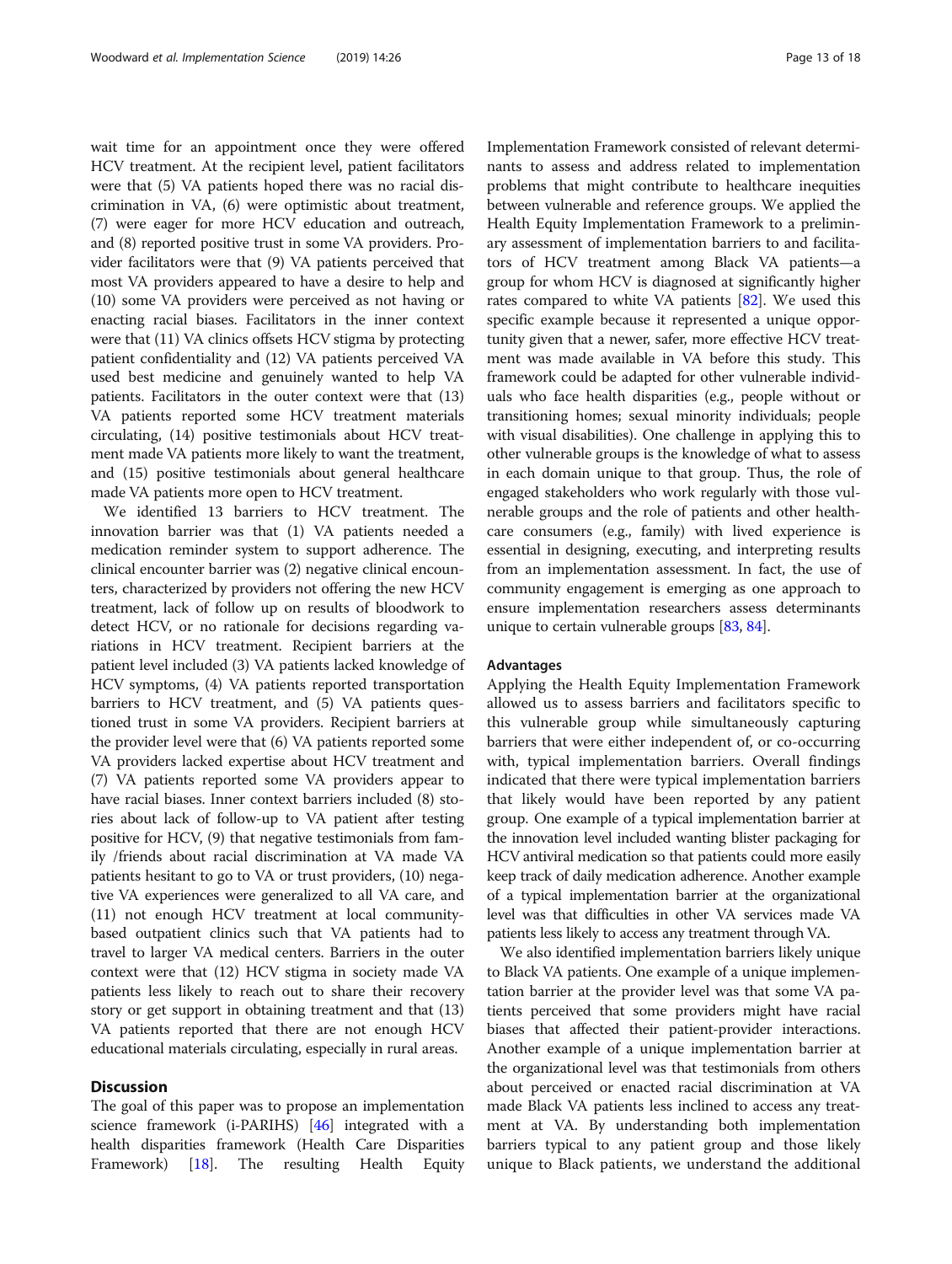burden for Black VA patients living with HCV. Our findings might partially explain why healthcare disparities exist between Black and white individuals—typical implementation barriers are likely applicable to both groups (e.g., difficulty accessing other services) while the unique implementation barriers are likely applicable only to Black VA patients (e.g., testimonials about racial discrimination). Healthcare disparities are certainly concerns in systems outside VA  $[16, 85]$  $[16, 85]$  $[16, 85]$  $[16, 85]$ ; therefore, the Health Equity Implementation Framework would likely be helpful in any healthcare setting.

If we had not used the Health Equity Implementation Framework, we would have designed the interview guides without systematic attention to possible sources of healthcare disparities. We also would have collected different data from Black VA patients, and ultimately, analyzed and interpreted the scope of barriers and facilitators without much attention to how unique factors relevant to Black VA patients affect the implementation challenge of widespread HCV treatment. For an implementation challenge with a vulnerable population, using the Health Equity Implementation Framework would allow implementation scientists to better explain varying levels of uptake between groups [[86\]](#page-17-0). The framework would also allow adapting implementation strategies to barriers that might be unique to the vulnerable group [[87\]](#page-17-0), thereby increasing uptake overall and improving health equity. Health equity researchers looking to incorporate more implementation science into their work may also benefit from the Health Equity Implementation Framework or our other work using a study design decision tree [[28\]](#page-15-0).

Another advantage of using the Health Equity Implementation Framework was that we collected data on facilitators of implementation. These can be helpful in several ways. Facilitators can be cited as positive reinforcement at a local site when giving feedback on HCV treatment implementation; highlighting facilitators as well as barriers is recommended during audit and feedback. It can boost provider performance to highlight facilitators (or positive feedback) for tasks that promote quality improvement changes in treatment [[88](#page-17-0)]. Knowledge of facilitators also confirms processes, policies, or cultures to maintain areas that do not require intervention—which leads to more efficient use of implementation and quality improvement resources. Implementation strategies can also be tailored by using facilitators—some of which have already been utilized for this implementation challenge in VA [[68](#page-16-0)]. An example from this study is the patient-level facilitator that VA patients were eager for more HCV information. Given that the desire for treatment information is present and information is a necessary component of behavior change (i.e., choosing to initiate HCV treatment) [[89](#page-17-0)], implementation strategies were used to engage

consumers such as through TV ads or mailed letters on new HCV treatment or educational meetings about HCV treatment for HCV-positive patients [\[13\]](#page-15-0).

# Challenges

There were some challenges in our application of the Health Equity Implementation Framework during the study. First, by designing the interview guide with this framework in mind, we were systematically prompted to assess not only known sources of barriers/facilitators from other studies on HCV treatment but also known sources of barriers/facilitators from other studies on receipt of healthcare by Black patients. In other words, we had to invest additional effort to ensure we were asking participants about potential implementation factors relevant to two topic areas (HCV treatment and healthcare for Black patients) rather than one. This is an investment we believe is necessary to fully understand implementation problems that also cause healthcare disparities. Nevertheless, it is an important investment to consider when planning study timelines, participant burden, and staffing to ensure adequate expert knowledge is available.

A second challenge was that when asking directly about potential factors related to healthcare disparities, such as differential healthcare treatment by race, most participants denied these factors. Yet, during the interview, participants reported several findings about healthcare disparity implementation factors. Participants would qualify statements as being unique to their racial group (e.g., "In the African American community…") or would discuss racial discrimination in the context of another general question about barriers. We have provided our interview guide in Additional file [4](#page-14-0) to showcase questions specifically about disparities.

A final challenge of this work is that we did not evaluate if there was a reduction in healthcare disparity in our application of the framework. It would be helpful if future research compared the Health Equity Implementation Framework to another implementation framework on the implementation outcomes between vulnerable and reference groups. In addition, a validation study of this framework is needed.

# Limitations

We cannot ascertain whether participants would have shared information specific to this healthcare disparity and Black VA patients even if we had not asked directly about them. It is possible that although asking directly about disparity factors did not elicit any information immediately, it primed participants to think about this topic and feel safe sharing information related to disparities. Future researchers might consider a methodological study to answer this question in the future by comparing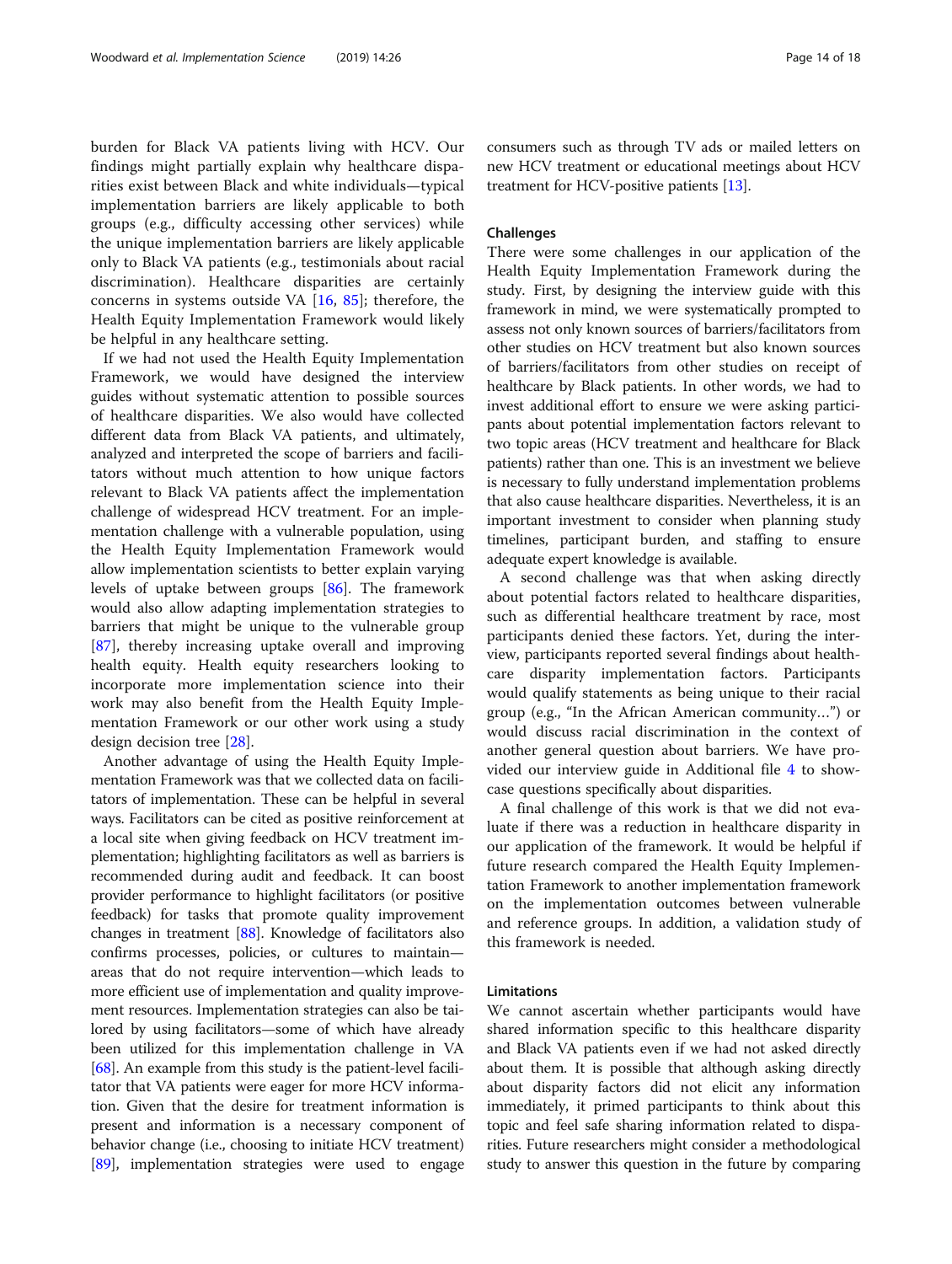<span id="page-14-0"></span>results using two different interview guides on matched samples representing a vulnerable group—one interview during which healthcare disparity implementation factors were assessed directly and one interview during which there was no specific assessment of healthcare disparity implementation factors. Also, our results about perceived racial discrimination may be unique to the geographic setting from which these participants were interviewed.

Another limit of the preliminary application of this framework is that we did not assess the degree to which implementation facilitation would be adapted to this healthcare disparity challenge. Implementation facilitation is an essential process to create implementation change, according to i-PARIHS [\[46\]](#page-16-0). However, the application in this manuscript focused on the determinant elements of the i-PARIHS framework. Implementation facilitation may uncover special barriers and facilitators in healthcare disparities challenges, but more work is needed on how facilitation or any implementation strategy might be adapted for healthcare disparity implementation challenges.

# Conclusions

This manuscript provides a starting point for future work in better conceptualizing the application of implementation science to address healthcare disparities. The Health Equity Implementation Framework demonstrated feasibility to design survey materials and interpret results. The Health Equity Implementation Framework could be used to underlie the recruitment targets and methods, sampling, study design and data collection tools, type of analysis, and interpretation of results in health services and implementation research. For implementation research, proper planning is required to ensure that participant burden is minimized given assessment of healthcare disparities in addition to typical implementation factors, and that expert knowledge and research team skills are adequate for vulnerable populations. By using the Health Equity Implementation Framework, implementation scientists can optimize the scientific yield of their research inquiries by capturing and addressing information related to both implementation at large and healthcare disparities, should they exist in selected health service research areas. We hope that scholars will apply and refine the framework we proposed.

# Additional files

[Additional file 1:](https://doi.org/10.1186/s13012-019-0861-y) COREQ (COnsolidated criteria for REporting Qualitative research) Checklist. This checklist outlines how this manuscript followed standard reporting of our qualitative research. (PDF 489 kb)

[Additional file 2:](https://doi.org/10.1186/s13012-019-0861-y) Recruitment Flowchart. This flowchart depicts the number of individuals contacted for participation in the research, exclusions, opt outs, attrition, and the final sample. (DOCX 56 kb)

[Additional file 3:](https://doi.org/10.1186/s13012-019-0861-y) Quantitative Screening Questions. These questions were used to screen participants via telephone for eligibility in the preliminary study. (DOCX 15 kb)

[Additional file 4:](https://doi.org/10.1186/s13012-019-0861-y) Interview Guide for HCV Treatment Implementation Assessment Informed by Health Equity Implementation Framework. This is the interview guide used in the preliminary study with patient participants that was aligned with the Health Equity Implementation Framework and showcased questions specifically about disparities. See the discussion section for limitations and advantages of using those questions about disparities. (DOCX 26 kb)

#### Acknowledgements

Thank you to Ashley McDaniel, MA, who provided highly skilled assistance to the figure in this manuscript. Thank you to the veterans and individuals living with hepatitis C virus who helped us pilot test and refine the interview guide. Thank you to the VA clinical providers who provided ways to arrange HCV treatment referrals from our preliminary study while protecting the personal health and identifiable information of the participants. The application of this framework would have been much more difficult without the caring attention of our colleagues at the Central Arkansas Veterans Healthcare System: Amanda Lunsford, MA, Deborah Hodges, James (Silas) Williams, BS, Mark Bowman, MBA, and Mary Kate Bartnik, MA, in Little Rock, AR, USA, for assistance recruiting veterans, database management, and transcription. We also thank Alison Kitson, PhD, RN, FRCN, and Mona Ritchie, LCSW, PhD, for their consultation on the Health Equity Implementation Framework.

#### Funding

This work was supported by funding from US Department of Veterans Affairs (VA) Office of Health Equity; VA Office of Academic Affiliations Advanced Fellowship Program in Mental Illness Research and Treatment, the Medical Research Service of the Central Arkansas Veterans Healthcare System, the VA South Central Mental Illness Research, Education, and Clinical Center (MIRECC).

#### Availability of data and materials

The data that support the findings of this study are available from VA but restrictions apply to the availability of these data, and so are not publicly available. Data are however available from the authors upon reasonable request and with permission of VA [with which the corresponding author can assist].

#### Disclaimer

The views expressed in this article are that of the authors and do not represent the views of the US Department of Veterans Affairs or the US Federal Government.

#### Authors' contributions

ENW contributed to original drafts and edits of the manuscript, integrating the framework, leading the study, designing the interview guide, conducting qualitative interviews, and conducting qualitative coding and analysis. MM contributed to developing the interview guide, coding and analyzing qualitative data. UU contributed to initial study design. SR contributed HCV expertise to designing the interview guide and interpreting results. JK contributed to initial study design and interpreting results. MM, UU, SR, and JK all contributed to manuscript edits. All authors read and approved the final manuscript.

#### Ethics approval and consent to participate

Procedures were approved by the Central Arkansas Veterans Healthcare System Institutional Review Board.

#### Consent for publication

There are individual quotes from qualitative interviews presented in this work, but no personally identifiable information is designated to each quote.

#### Competing interests

The authors declare that they have no competing interests.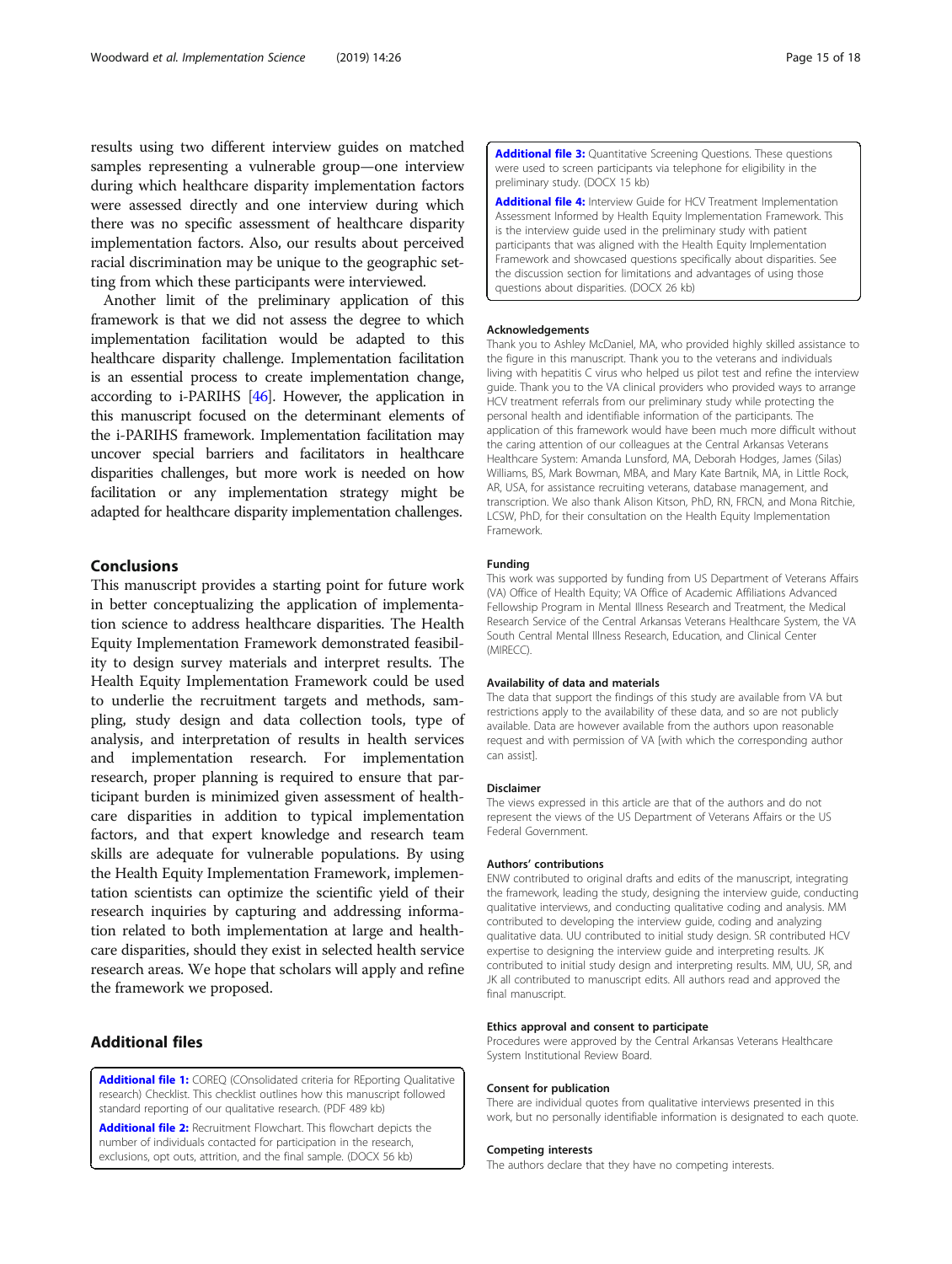# <span id="page-15-0"></span>Publisher's Note

Springer Nature remains neutral with regard to jurisdictional claims in published maps and institutional affiliations.

#### Author details

<sup>1</sup> Center for Mental Healthcare & Outcomes Research, Central Arkansas Veterans Healthcare System, U.S. Department of Veterans Affairs, 2200 Fort Roots Drive, 152 NLR, North Little Rock, AR 72114, USA. <sup>2</sup>Department of Psychiatry, University of Arkansas for Medical Sciences, Little Rock, AR, USA. <sup>3</sup>College for Public Health and Social Justice, School of Social Work, Saint Louis University, St. Louis, MO, USA. <sup>4</sup>Health Management Associates, Washington, DC, USA. <sup>5</sup>VA Pittsburgh Healthcare System, Center for Health Equity Research and Promotion, Pittsburgh, PA, USA. <sup>6</sup>Department of Surgery, University of Pittsburgh, Pittsburgh, PA, USA. <sup>7</sup> Division of Gastroenterology, Hepatology, and Nutrition, University of Pittsburgh, Pittsburgh, PA, USA. <sup>8</sup>VA Team-Based Behavioral Health QUERI, U.S. Department of Veterans Affairs, North Little Rock, AR, USA.

# Received: 11 May 2018 Accepted: 25 January 2019 Published online: 12 March 2019

#### References

- 1. Fortney J, Enderle M, McDougall S, Clothier J, Otero J, Altman L, et al. Implementation outcomes of evidence-based quality improvement for depression in VA community based outpatient clinics. Implement Sci. 2012;7:30.
- Stetler CB, Mittman BS, Francis J. Overview of the VA quality enhancement research initiative (QUERI) and QUERI theme articles: QUERI Series. Implement Sci. 2008;3. Available from: [http://implementationscience.](http://implementationscience.biomedcentral.com/articles/) [biomedcentral.com/articles/](http://implementationscience.biomedcentral.com/articles/). [cited 2016 Sep 8].
- 3. Brownson, Ross C, Colditz GA, Proctor EK, editors. Dissemination and Implementation Research in Health: Translating Science to Practice. 2nd ed. New York, NY: Oxford University Press; 2018.
- 4. Miranda J, Duan N, Sherbourne C, Schoenbaum M, Lagomasino I, Jackson-Triche M, et al. Improving care for minorities: can quality improvement interventions improve care and outcomes for depressed minorities? Results of a randomized, controlled trial. Health Serv Res. 2003;38:613–30.
- 5. Nilsen P. Making sense of implementation theories, models and frameworks. Implement Sci. 2015;10:53.
- 6. Tabak RG, Khoong EC, Chambers D, Brownson RC. Bridging research and practice. Am J Prev Med. 2012;43:337–50.
- 7. Curran GM, Bauer M, Mittman B, Pyne JM, Stetler C. Effectivenessimplementation hybrid designs: combining elements of clinical effectiveness and implementation research to enhance public health impact. Med Care. 2012;50:217–26.
- 8. Brown CH, Curran G, Palinkas LA, Aarons GA, Wells KB, Jones L, et al. An overview of Research and evaluation designs for dissemination and implementation. Annu Rev Public Health. 2017;38:1–22.
- 9. Brown CA, Lilford RJ. The stepped wedge trial design: a systematic review. BMC Med Res Methodol. 2006;6. Available from: [https://](https://bmcmedresmethodol.biomedcentral.com/articles/10.1186/1471-2288-6-54) [bmcmedresmethodol.biomedcentral.com/articles/10.1186/1471-2288-6-54](https://bmcmedresmethodol.biomedcentral.com/articles/10.1186/1471-2288-6-54). [cited 2016 Nov 29].
- Lewis CC, Fischer S, Weiner BJ, Stanick C, Kim M, Martinez RG. Outcomes for implementation science: an enhanced systematic review of instruments using evidence-based rating criteria. Implement Sci 2015;10. Available from: [http://](http://implementationscience.biomedcentral.com/articles/10.1186/s13012-015-0342-x) [implementationscience.biomedcentral.com/articles/10.1186/s13012-015-0342-x](http://implementationscience.biomedcentral.com/articles/10.1186/s13012-015-0342-x). [cited 2017 Apr 4].
- 11. Rabin BA, Lewis CC, Norton WE, Neta G, Chambers D, Tobin JN, et al. Measurement resources for dissemination and implementation research in health. Implement Sci. 2016;42. Available from: [http://www.ncbi.nlm.nih.gov/](http://www.ncbi.nlm.nih.gov/pmc/articles/PMC4802882/) [pmc/articles/PMC4802882/](http://www.ncbi.nlm.nih.gov/pmc/articles/PMC4802882/). [cited 2016 Apr 19].
- 12. Proctor EK, Landsverk J, Aarons G, Chambers D, Glisson C, Mittman B. Implementation research in mental health services: an emerging science with conceptual, methodological, and training challenges. Adm Policy Ment Health Ment Health Serv Res. 2009;36:24–34.
- 13. Powell BJ, Waltz TJ, Chinman MJ, Damschroder LJ, Smith JL, Matthieu MM, et al. A refined compilation of implementation strategies: results from the Expert Recommendations for Implementing Change (ERIC) project. Implement Sci. 2015;10 [cited 2016 Feb 26] Available from: [http://www.ncbi.](http://www.ncbi.nlm.nih.gov/pmc/articles/PMC4328074/) [nlm.nih.gov/pmc/articles/PMC4328074/](http://www.ncbi.nlm.nih.gov/pmc/articles/PMC4328074/)
- 14. Waltz TJ, Powell BJ, Matthieu MM, Damschroder LJ, Chinman MJ, Smith JL, et al. Use of concept mapping to characterize relationships among implementation strategies and assess their feasibility and importance: results from the Expert Recommendations for Implementing Change (ERIC) study. Implement Sci. 2015;10. Available from: [http://](http://implementationscience.biomedcentral.com/articles/10.1186/s13012-015-0295-0) [implementationscience.biomedcentral.com/articles/10.1186/s13012-015-](http://implementationscience.biomedcentral.com/articles/10.1186/s13012-015-0295-0) [0295-0](http://implementationscience.biomedcentral.com/articles/10.1186/s13012-015-0295-0). [cited 2017 Feb 14].
- 15. Saha S, Freeman M, Toure J, Tippens KM, Weeks C, Ibrahim S. Racial and ethnic disparities in the VA health care system: a systematic review. J Gen Intern Med. 2008;23:654–71.
- 16. Smedley B, Stith AY, Nelson AR. Assessing potential sources of racial and ethnic disparities in care: patient- and system-level factors. In: Unequal Treatment: Confronting Racial and Ethnic Disparities in Health Care. Washington D.C: The National Academies Press; 2003.
- 17. Agency for Healthcare Research and Quality. National healthcare quality and disparities report and 5th anniversary update on the national quality strategy. Rockville: Agency for Healthcare Research and Quality; 2015.
- 18. Kilbourne AM, Switzer G, Hyman K, Crowley-Matoka M, Fine MJ. Advancing health disparities research within the health care system: a conceptual framework. Am J Public Health. 2006;96:2113–21.
- 19. LaVeist TA. Minority populations and health: an introduction to health disparities in the United States. San Francisco: Jossey-Bass; 2005.
- 20. Agency for Healthcare Research and Quality. 2016 National Healthcare Quality and Disparities Report. Rockville: Agency for Healthcare Research and Quality; 2017. Available from: [https://www.ahrq.gov/research/findings/](https://www.ahrq.gov/research/findings/nhqrdr/nhqdr16/index.html?utm_content=&utm_medium=email&utm_name=&utm_source=govdelivery&utm_term) [nhqrdr/nhqdr16/index.html?utm\\_content=&utm\\_medium=email&utm\\_](https://www.ahrq.gov/research/findings/nhqrdr/nhqdr16/index.html?utm_content=&utm_medium=email&utm_name=&utm_source=govdelivery&utm_term) [name=&utm\\_source=govdelivery&utm\\_term=](https://www.ahrq.gov/research/findings/nhqrdr/nhqdr16/index.html?utm_content=&utm_medium=email&utm_name=&utm_source=govdelivery&utm_term).
- 21. Kondo K, Low A, Everson T, Gordon CD, Veazie S, Lozier CC, et al. Health disparities in veterans: a map of the evidence. Med Care. 2017;55:S9–15.
- 22. Office of Minority Health and Health Equity. CDC Health Disparities & Inequalities Report (CHDIR). 2013. Available from: [https://www.cdc.gov/](https://www.cdc.gov/minorityhealth/CHDIReport.html) [minorityhealth/CHDIReport.html](https://www.cdc.gov/minorityhealth/CHDIReport.html)
- 23. Glasgow RE, Askew S, Purcell P, Levine E, Warner ET, Stange KC, et al. Use of RE-AIM to address health inequities: application in a low-income community health center-based weight loss and hypertension selfmanagement program. Transl Behav Med. 2013;3:200–10.
- 24. Cabassa LJ, Gomes AP, Meyreles Q, Capitelli L, Younge R, Dragatsi D, et al. Using the collaborative intervention planning framework to adapt a health-care manager intervention to a new population and provider group to improve the health of people with serious mental illness. Implement Sci. 2014;9. Available from: [http://implementationscience.](http://implementationscience.biomedcentral.com/articles/10.1186/s13012-014-0178-9) [biomedcentral.com/articles/10.1186/s13012-014-0178-9](http://implementationscience.biomedcentral.com/articles/10.1186/s13012-014-0178-9). [cited 2017 Jul 6].
- 25. Wells KB, Jones L, Chung B, Dixon EL, Tang L, Gilmore J, et al. Communitypartnered cluster-randomized comparative effectiveness trial of community engagement and planning or resources for services to address depression disparities. J Gen Intern Med. 2013;28:1268–78.
- 26. Kano M, Silva-Banuelos AR, Sturm R, Willging CE. Stakeholders' recommendations to improve patient-centered "LGBTQ" primary care in rural and multicultural practices. J Am Board Fam Med. 2016;29: 156–60.
- 27. Baumann AA, Cabassa LJ, Stirman SW. Adaptation in dissemination and implementation science: Oxford University Press; 2017. [https://doi.org/10.](https://doi.org/10.1093/oso/9780190683214.001.0001/oso-9780190683214-chapter-17) [1093/oso/9780190683214.001.0001/oso-9780190683214-chapter-17.](https://doi.org/10.1093/oso/9780190683214.001.0001/oso-9780190683214-chapter-17)
- 28. Chinman M, Woodward EN, Curran GM, Hausmann LRM. Harnessing implementation science to increase the impact of health equity research. Med Care. 2017;55:S16–23.
- 29. Yancey A, Glenn BA, Ford CL, Bell-Lewis L. Dissemination and implementation research among racial/ethnic minority and other vulnerable populations. In: Dissemination and Implementation Research in Health: Translating Science into Practice. 2nd ed. New York: Oxford University Press; 2018. p. 449–70.
- 30. Bronfenbrenner U. Toward an experimental ecology of human development. Am Psychol. 1977;32:513–31.
- 31. McLeroy KR, Bibeau D, Steckler A, Glanz K. An ecological perspective on health promotion programs. Health Educ Q. 1988;15:351–77.
- 32. Atkins L, Francis J, Islam R, O'Connor D, Patey A, Ivers N, et al. A guide to using the theoretical domains framework of behaviour change to investigate implementation problems. Implement Sci. 2017;12. Available from: [http://implementationscience.biomedcentral.com/articles/10.1186/](http://implementationscience.biomedcentral.com/articles/10.1186/s13012-017-0605-9) [s13012-017-0605-9.](http://implementationscience.biomedcentral.com/articles/10.1186/s13012-017-0605-9) [cited 2018 Dec 21].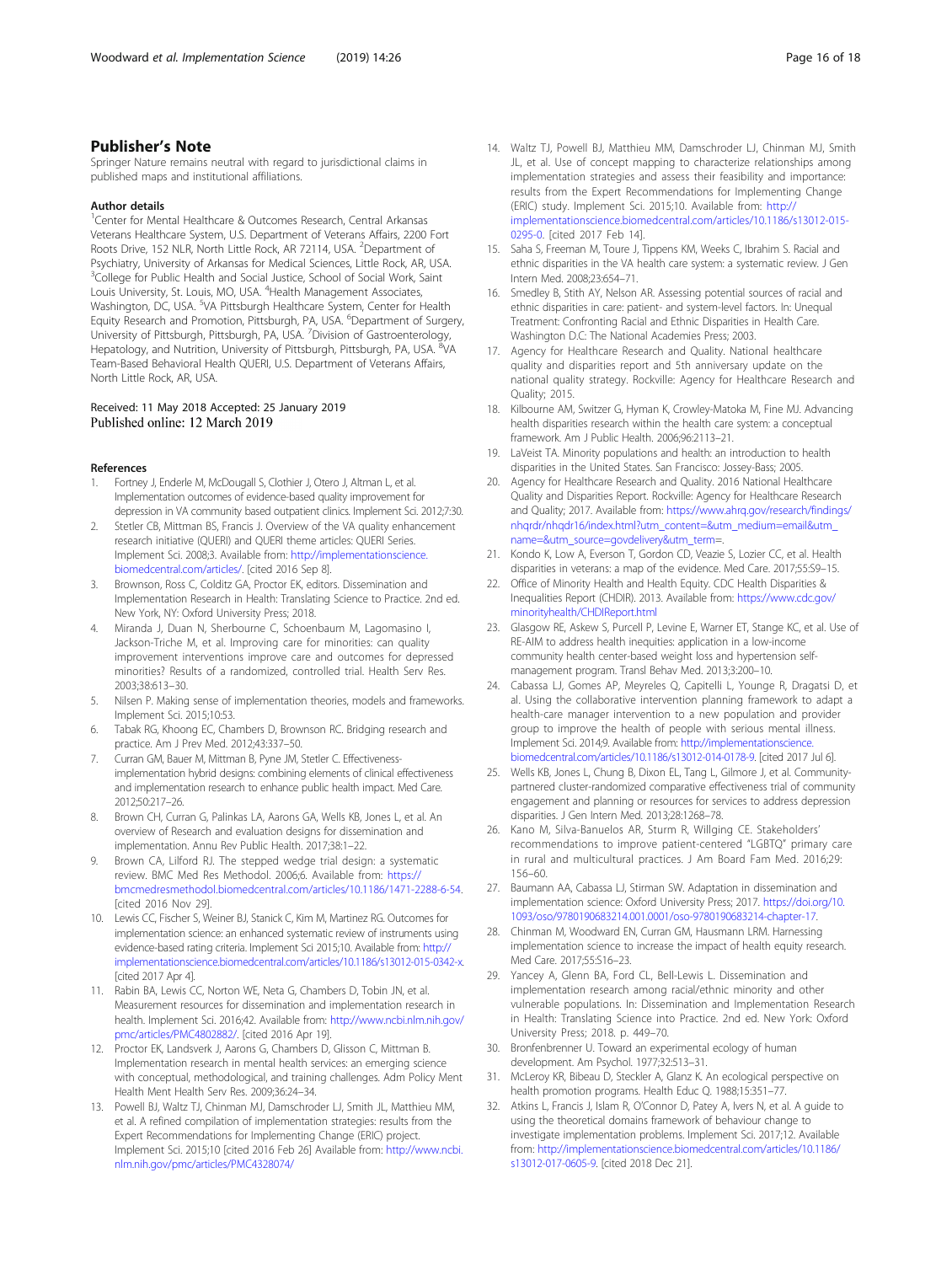- <span id="page-16-0"></span>33. Interian A, Martinez IE, Guarnaccia PJ, Vega WA, Escobar JI. A qualitative analysis of the perception of stigma among Latinos receiving antidepressants. Psychiatr Serv. 2007;58:1591–4.
- 34. Cerdá M, Tracy M, Ahern J, Galea S. Addressing population health and health inequalities: the role of fundamental causes. Am J Public Health. 2014;104:S609–19.
- 35. Harvey G, Kitson A. PARIHS revisited: from heuristic to integrated framework for the successful implementation of knowledge into practice. Implement Sci. 2015;11. Available from: [http://implementationscience.biomedcentral.](http://implementationscience.biomedcentral.com/articles/10.1186/s13012-016-0398-2) [com/articles/10.1186/s13012-016-0398-2](http://implementationscience.biomedcentral.com/articles/10.1186/s13012-016-0398-2). [cited 2017 Mar 21].
- 36. Kirchner J, Ritchie M, Dollar KM, Gundlach P, Smith JL. Implementation facilitation training manual: using external and internal facilitation to improve care in the Veterans Health Administration. 2010 [cited 2016 Jan 6]. Available from: [http://www.queri.research.va.gov/tools/implementation/](http://www.queri.research.va.gov/tools/implementation/Facilitation-Manual.pdf) [Facilitation-Manual.pdf.](http://www.queri.research.va.gov/tools/implementation/Facilitation-Manual.pdf)
- 37. Kirchner J, Ritchie M, Pitcock J, Parker L, Curran G, Fortney J. Outcomes of a partnered facilitation strategy to implement primary care-mental health. J Gen Intern Med. 2014;29:904–12.
- 38. Adler NE, Stewart J. Health disparities across the lifespan: meaning, methods, and mechanisms: health disparities across the lifespan. Ann N Y Acad Sci. 2010;1186:5–23.
- 39. Cooper LA, Hill MN, Powe NR. Designing and evaluating interventions to eliminate racial and ethnic disparities in health care. J Gen Intern Med. 2002; 17:477–86.
- 40. Blair IV, Steiner JF, Fairclough DL, Hanratty R, Price DW, Hirsh HK, et al. Clinicians' implicit ethnic/racial bias and perceptions of care among Black and Latino patients. Ann Fam Med. 2013;11:43–52.
- 41. Chapman EN, Kaatz A, Carnes M. Physicians and implicit bias: how doctors may unwittingly perpetuate health care disparities. J Gen Intern Med. 2013; 28:1504–10.
- 42. Sabin JA, Marini M, Nosek BA. Implicit and explicit anti-fat bias among a large sample of medical doctors by BMI, race/ethnicity and gender. PLoS One. 2012;7.
- 43. Li C-C, Matthews AK, Aranda F, Patel C, Patel M. Predictors and consequences of negative patient-provider interactions among a sample of African American sexual minority women. LGBT Health. 2015;2:140–6.
- 44. Garcia Coll CG, Lamberty G, Jenkins R, McAdoo HP, Crnic K, Wasik BH, et al. An integrative model for the study of developmental competencies in minority children. Child Dev. 1996;67:1891.
- 45. Damschroder LJ, Aron DC, Keith RE, Kirsh SR, Alexander JA, Lowery JC. Fostering implementation of health services research findings into practice: a consolidated framework for advancing implementation science. Implement Sci. 2009;4. Available from: [http://implementationscience.](http://implementationscience.biomedcentral.com/articles/10.1186/1748-5908-4-50) [biomedcentral.com/articles/10.1186/1748-5908-4-50](http://implementationscience.biomedcentral.com/articles/10.1186/1748-5908-4-50). [cited 2017 Feb 14].
- 46. Harvey G, Kitson A. Implementing evidence-based practice in healthcare: a facilitation guide. New York: Routledge; 2015.
- 47. Bertakis KD, Roter D, Putnam SM. The relationship of physician medical interview style to patient satisfaction. J Fam Pract. 1991;32:175–81.
- 48. Dahlem CHY, Villarruel AM, Ronis DL. African American women and prenatal care: perceptions of patient–provider interaction. West J Nurs Res. 2015;37:217–35.
- 49. Stewart MA. Effective physician-patient communication and health outcomes: a review. CMAJ. 1995;152:1423–33.
- 50. Beach MC, Saha S, Korthuis PT, Sharp V, Cohn J, Wilson I, et al. Differences in patient–provider communication for Hispanic compared to non-Hispanic White patients in HIV care. J Gen Intern Med. 2010; 25:682–7.
- 51. Bankoff SM, McCullough MB, Pantalone DW. Patient-provider relationship predicts mental and physical health indicators for HIV-positive men who have sex with men. J Health Psychol. 2013;18:762–72.
- 52. Grossman CI, Purcell DW, Rotheram-Borus MJ, Veniegas R. Opportunities for HIV combination prevention to reduce racial and ethnic health disparities. Am Psychol. 2013;68:237–46.
- 53. Bush S, Magnuson D, Rawlings MK, Hawkins T, McCallister S, Mera Giler R. Racial characteristics of FTC/TDF for pre-exposure prophylaxis (PrEP) users in the US #2651. Boston; 2016.
- 54. Centers for Disease Control and Prevention. HIV among African Americans. 2017 2. Available from: [https://www.cdc.gov/nchhstp/newsroom/docs/](https://www.cdc.gov/nchhstp/newsroom/docs/factsheets/cdc-hiv-aa-508.pdf) [factsheets/cdc-hiv-aa-508.pdf](https://www.cdc.gov/nchhstp/newsroom/docs/factsheets/cdc-hiv-aa-508.pdf)
- 55. Bogart LM, Thorburn S. Are HIV/AIDS conspiracy beliefs a barrier to HIV prevention among African Americans? J Acquir Immune Defic Syndr. 2005;38:213–8.
- 56. Calabrese SK, Underhill K. How stigma surrounding the use of HIV preexposure prophylaxis undermines prevention and pleasure: a call to destigmatize "Truvada Whores.". Am J Public Health. 2015;105:1960–4.
- 57. Metzl JM, Hansen H. Structural competency: theorizing a new medical engagement with stigma and inequality. Soc Sci Med. 2014;103:126–33.
- 58. Brown GR, Jones KT. Mental health and medical health disparities in 5135 transgender veterans receiving healthcare in the veterans health administration: a case–control study. LGBT Health. 2016;3:122–31.
- 59. Centers for Disease Control and Prevention. Racial disparities in total knee replacement among Medicare enrollees—United States, 2000-2006. MMWR Morb Mortal Wkly Rep. 2009;58:133–8.
- 60. Centers for Disease Control and Prevention. Hepatitis C Information. Disease Burden from Viral Hepatitis A, B, and C in the United States. 2016. Available from: <https://www.cdc.gov/hepatitis/hcv/statisticshcv.htm>
- 61. Dominitz JA, Boyko EJ, Koepsell TD, Heagerty PJ, Maynard C, Sporleder JL, et al. Elevated prevalence of hepatitis C infection in users of United States veterans medical centers. Hepatology. 2005;41:88–96.
- 62. Simmons B, Saleem J, Heath K, Cooke GS, Hill A. Long-term treatment outcomes of patients infected with hepatitis C virus: a systematic review and meta-analysis of the survival benefit of achieving a sustained Virological response. Clin Infect Dis. 2015;61:730–40.
- 63. Jackson WE, Everson GT. Sofosbuvir and velpatasvir for the treatment of hepatitis C. Expert Rev Gastroenterol Hepatol. 2017;11:501–5.
- 64. American Association for the Study of Liver Diseases, Infectious Diseases Society of America. HCV Guidance: Recommendations for Testing, Managing, and Treating Hepatitis C. 2017. Available from: [https://www.](https://www.hcvguidelines.org) [hcvguidelines.org/](https://www.hcvguidelines.org).
- 65. Rosenthal ES, Graham CS. Price and affordability of direct-acting antiviral regimens for hepatitis C virus in the United States. Infect Agents Cancer. 2016;11. Available from: [https://infectagentscancer.biomedcentral.com/](https://infectagentscancer.biomedcentral.com/articles/10.1186/s13027-016-0071-z) [articles/10.1186/s13027-016-0071-z](https://infectagentscancer.biomedcentral.com/articles/10.1186/s13027-016-0071-z). [cited 2017 Jan 18].
- 66. Department of Veterans Affairs National Hepatitis C Resource Center Program and the National Viral Hepatitis Program in the Office of Patient Care Services. Chronic hepatitis C virus (HCV) infection: treatment considerations. 2016. p. 1–106.
- 67. Omland LH, Osler M, Jepsen P, Krarup H, Weis N, Christensen PB, et al. Socioeconomic status in HCV infected patients—risk and prognosis. Clin Epidemiol. 2013;5:163–72.
- 68. Belperio PS, Chartier M, Ross DB, Alaigh P, Shulkin D. Curing hepatitis C virus infection: best practices from the U.S. Department of Veterans Affairs. Ann Intern Med. 2017;167:499.
- 69. Vutien P, Hoang J, Brooks L, Nguyen NH, Nguyen MH. Racial disparities in treatment rates for chronic hepatitis C: analysis of a population-based cohort of 73,665 patients in the United States. Medicine (Baltimore). 2016;95:e3719.
- 70. Rousseau CM, Ioannou GN, Todd-Stenberg JA, Sloan KL, Larson MF, Forsberg CW, et al. Racial differences in the evaluation and treatment of hepatitis C among veterans: a retrospective cohort study. Am J Public Health. 2008;98:846–52.
- 71. Armstrong GL, Wasley A, Simard EP, McQuillan GM, Kuhnert WL, Alter MJ. The prevalence of hepatitis C virus infection in the United States, 1999 through 2002. Ann Intern Med. 2006;144:705–14.
- 72. Kanwal F, Kramer JR, El-Serag HB, Frayne S, Clark J, Cao Y, et al. Race and gender differences in the use of direct acting antiviral agents for hepatitis C virus. Clin Infect Dis. 2016;63:291–9.
- 73. Sims OT, Guo Y, Shoreibah MG, Venkata K, Fitzmorris P, Kommineni V, et al. Short article: alcohol and substance use, race, and insurance status predict nontreatment for hepatitis C virus in the era of direct acting antivirals: a retrospective study in a large urban tertiary center. Eur J Gastroenterol Hepatol. 2017;29:1219–22.
- 74. Peterson K, McCleery E, Waldrip K. Evidence brief: Update on prevalence of and interventions to reduce racial and ethnic disparities within the VA. 2014. Report No.: #09–199. Available from: [https://www.hsrd.research.va.gov/](https://www.hsrd.research.va.gov/publications/esp/HealthDisparities.pdf) [publications/esp/HealthDisparities.pdf](https://www.hsrd.research.va.gov/publications/esp/HealthDisparities.pdf)
- 75. Leech NL, Onwuegbuzie AJ. A typology of mixed methods research designs. Quality Quantity Int J Methodol. 2009;43:265–75.
- 76. Tong A, Sainsbury P, Craig J. Consolidated criteria for reporting qualitative research (COREQ): a 32-item checklist for interviews and focus groups. Int J Qual Health Care. 2007;19:349–57.
- 77. Owen RR. Implementing a blended care model that integrates mental healthcare and primary care using telemedicine and care management for patients with depression or alcohol use disorder in small primary care